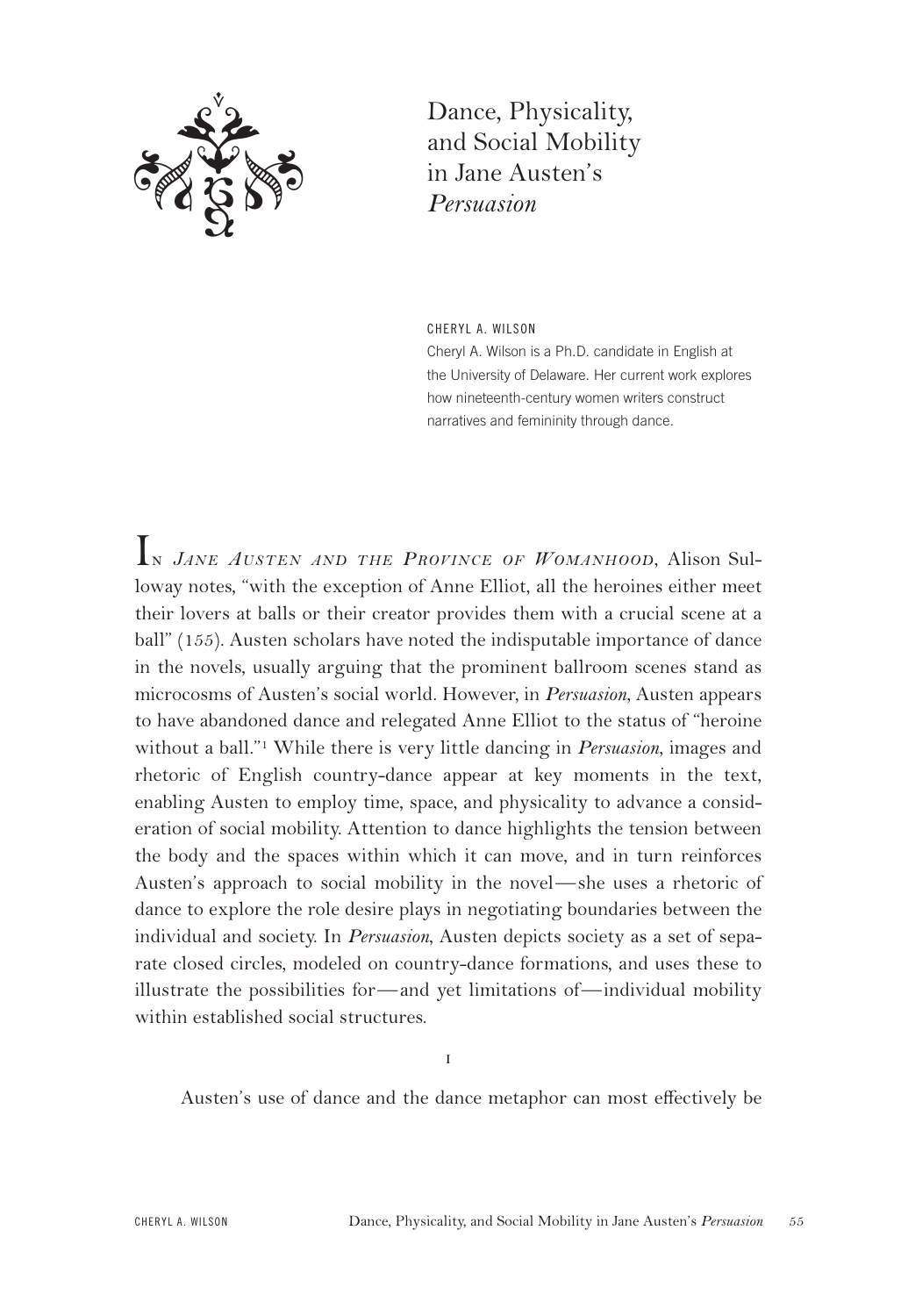understood if *Persuasion* is first situated within the landscape of Regency Era social dance. The country-dance with which Austen and her characters would have been familiar was "a social dance of English origin in which a number of couples perform a set pattern of figures" ("Country Dance" 254).2 In its most inclusive definition, "country-dance" included square dances in which four couples stood in a square formation and the movement of the dance occurred in, around, and across the square. This square form, which illustrates the French influence on English country-dance, became increasingly popular in the second half of the eighteenth century: "the square form of the *contredanse*, or cotillon, gained some popularity in England through works such as G. A. Gallini's *Critical Observations on the Art of Dancing* (c. 1770)" ("Country Dance" 256).3 These square dances were called "Contredanse Française," and the longways dances became known as "Contredanse Anglaise." Thus, "countrydance" was used comprehensively to signify most types of social dance and specifically to refer to longways dances.<sup>4</sup> The "Contredanse Française," known as the "cotillion" (or "cotillon") in England, used the same steps as longways dances (Contredanse Anglaise), changing only the form (the arrangement of the dancers). In a dance manual, "a dance might be given in two forms so that it could be danced either as a Cotillon or as a Longways Progressive set" (Wood 95). By the beginning of the nineteenth century, the longways dances and cotillions were phased out in favor of the quadrille—a dance that retained the square formation of the cotillion, but employed less energetic movements. Thus, the cotillion occupies a transitory place in the history of English social dance because it was adapted from the seventeenthand eighteenth-century longways dances and introduced the square formations that would characterize much of nineteenth-century social dance. The legacy of the cotillion was noted in the Ball-Room Preceptor (London 1843): "The *Cotillion*, that once universal favorite in the ball-room has now also, in great measure, been superseded, at least in name; but 'even in its ashes live its wonted fires,' for its figures have been cut up to form new quadrilles" (qtd. in Aldrich 145).<sup>5</sup> Like the cotillion, *Persuasion* occupies a space between the eighteenth and nineteenth centuries; the novel both structurally and thematically follows and deviates from eighteenth-century traditions.<sup>6</sup>

The role of the square formation in country-dance has been emphasized here because *Persuasion* is modeled on this dance form. Specific references to dances and dance figures in Austen's writings are scarce, but both the prevalence of square dances in the late eighteenth century as well as the turn-ofthe-century movement toward almost exclusively square dances suggest that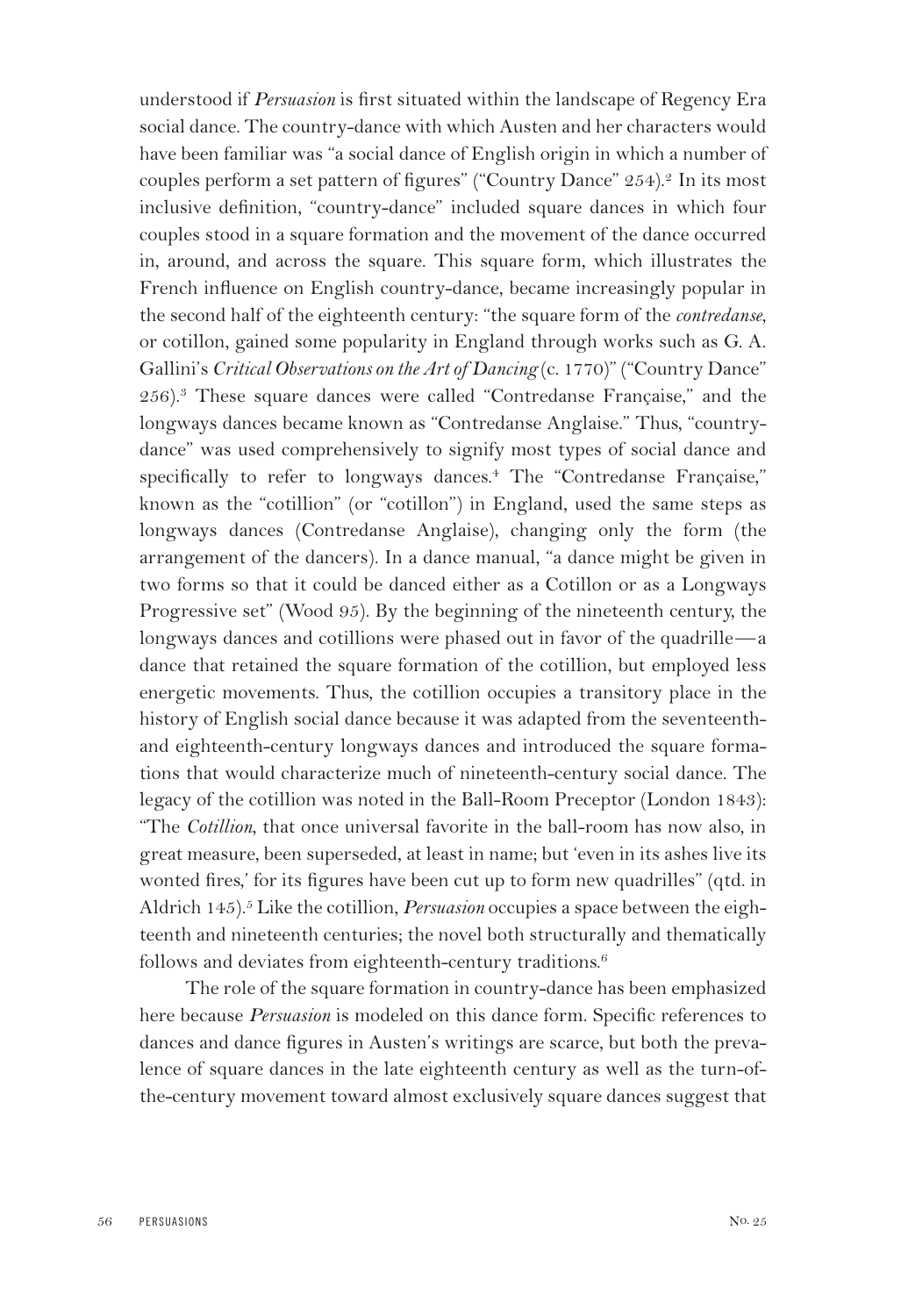Austen and her readers would have been familiar with the cotillion. In addition, Austen makes some specific references to the cotillion. In *Northanger Abbey*, Catherine Morland observes, "the cotillions were over, the countrydancing beginning" (74). Here, Austen uses the more exclusive definition of "country-dance" to refer to longways dances, which she differentiates from the square-based cotillions. Austen, an accomplished country-dance player, also illustrated her familiarity with popular forms of music and dance in a letter to her niece Fanny Knight: "Much obliged for the *Quadrilles*, which I am grown to think pretty enough, though of course they are inferior to the Cotillions of my own day" (20–21 February 1817). This note, probably written to acknowledge the receipt of some sheet music, suggests that the newly fashionable quadrille rapidly spread to the countryside.

In a cotillion, four couples change partners while moving through a series of set figures.<sup>7</sup> Each couple has a place along one side of the dance square, and the dancers' movements are dictated by that location. Eighteenthcentury dancing master Thomas Wilson describes the formation as such: "The Top Couple is the Couple that commence the Dance; and the Bottom Couple is the Couple that stand opposite, or the Third Couple from the Top. The Side Couples, or the Couples right and left, are those Couples on the right and left hands of the Leading Couple; the Second Couple being on the right, and the Fourth Couple on the left" (29). Throughout the dance, the movements of individuals or couples would be dictated by their starting position within the closed set of eight dancers. In *The Quadrille and Cotillion Panorama*, Wilson provides illustrations that depict the proper arrangement of the set and emphasizes the importance of "always preserving the Figure of the Dance" (28). This particular formation is important to the structure of cotillion dances and to *Persuasion* because both the dance and the novel stress the importance of establishing and maintaining one's place within the set*.*

ii

Balls and dances are significant occasions because they provide opportunities for socialization and courtship, and Jane Austen expresses the analogy between marriage and country-dance in Henry Tilney's often-quoted speech:

"I consider a country-dance as an emblem of marriage. Fidelity and complaisance are the principal duties of both; and those men who do not chuse to dance or marry themselves, have no business with the partners or wives of their neighbors. . . . You will allow,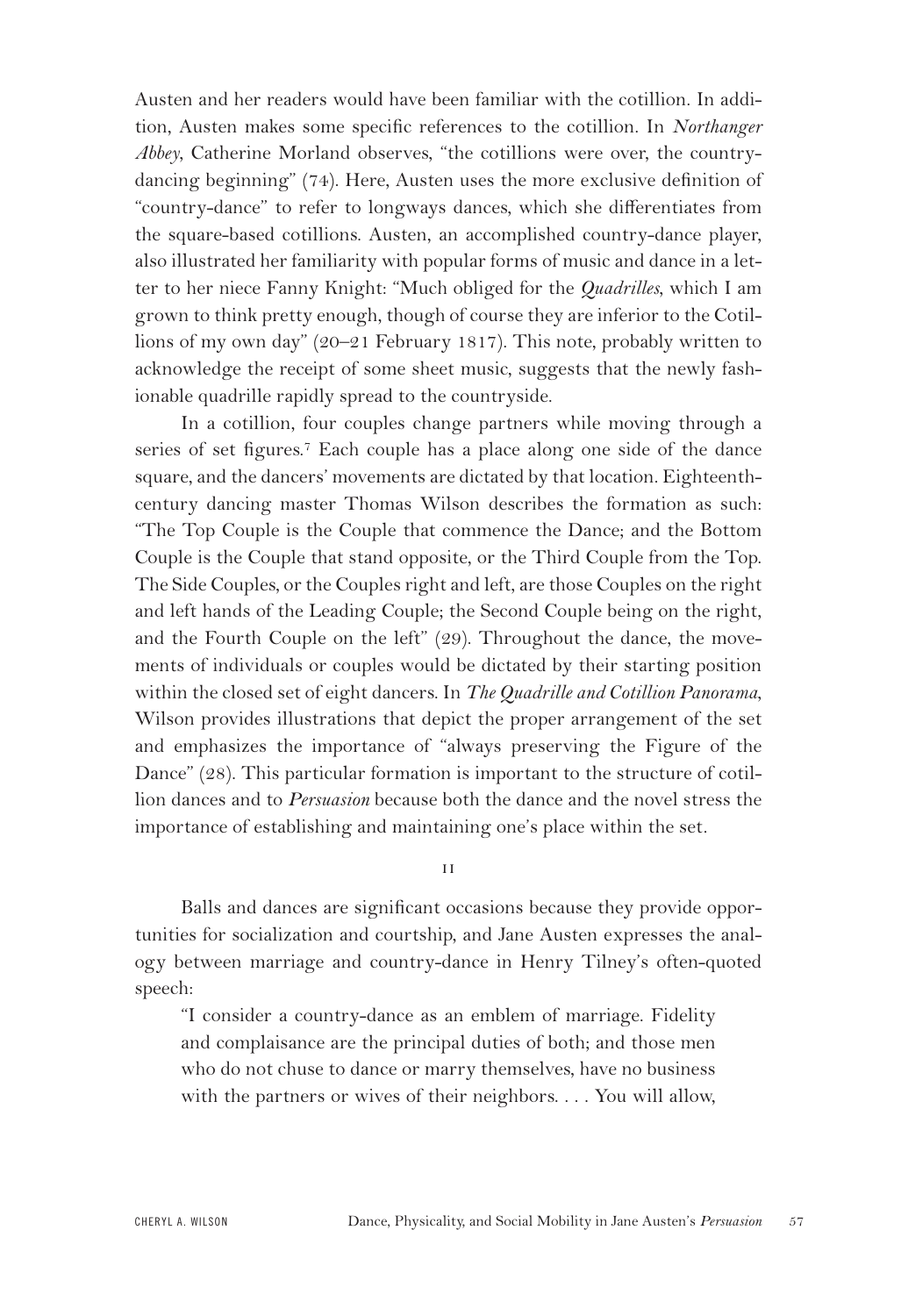that in both, man has the advantage of choice, woman only the power of refusal; that in both, it is an engagement between man and woman, formed for the advantage of each; and that when once entered into, they belong exclusively to each other till the moment of its dissolution." (*NA* 76–77)

Henry Tilney's comparison of marriage to a country-dance illustrates the function of dance in Austen's works. One of the most significant characteristics of country-dance, which accounts for its status as a symbol of marriage and courtship, is its sexually charged nature. Country-dances are highly erotic events because they bring the dancers into close physical contact, which would have been otherwise inappropriate. As Sulloway suggests, dancing was "a socially sanctioned form of sexual display" (143). Numerous eighteenth- and nineteenth-century religious texts recognize the erotic nature of social dances and strongly chastise those who engage in such amusements. *May Christians Dance?* answers the title question with an emphatic "No," listing a multitude of reasons for this prohibition including the dance's ability to incite inappropriate passions:

Our accusation is that the dance, instead of affording an opportunity for mutually ennobling companionship between man and woman, inspired with a chaste and sweet interfused remembrance of their contrasted relationship to each other,—that the dance, instead of this, consists substantially of a system of means contrived with more than human ingenuity to incite the instincts of sex to action, however subtle and disguised at the moment, in its sequel the most bestial and degrading. We charge that here, and not elsewhere, in the anatomy of that elusive fascination which belongs so peculiarly to the dance, we lay our scalpel upon the quivering secret of life. Passion,—passion transformed, if you please, never so much, subsisting in no matter how many finely contrasted degrees of sensuality,—passion, and nothing else, is the true basis of the popularity of the dance. (Brookes 99–100)

Illicit ballroom behaviors are also criticized in a pamphlet published for the Tract Society of the Methodist Episcopal Society, which asks dancers, "And will any pretend that their minds can be in a devotional frame while stepping at the sound of the violin in the ballroom? Stop! and think a little. Would you be willing to go from the ball chamber to the judgment seat of Christ? But you are commanded to be always ready" (*A Solemn Warning to Dancers* 1).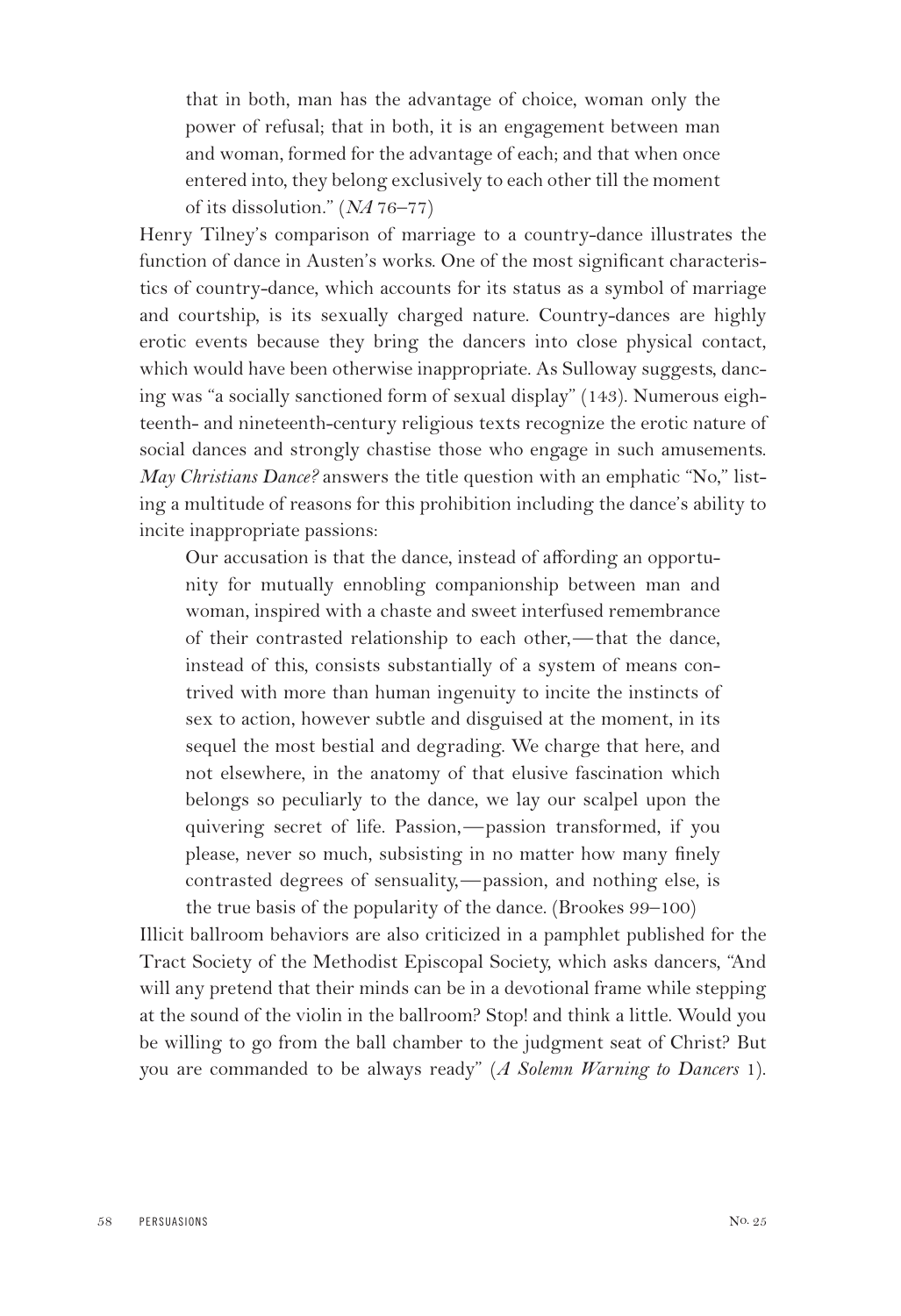Though Austen may not have been directly influenced by a Methodist tract, both the Methodist society's *A Solemn Warning to Dancers* and *May Christians Dance?* object to the ways in which dancing distracts individuals from loftier moral pursuits. Austen, however, reverses this situation by using dance to perpetuate a broader social and cultural commentary within her novel.

Despite the amount of attention given to dance in Austen's novels, *Persuasion* remains largely neglected, and for an obvious reason: it lacks the dance scenes that are so important in Austen's other works. Readers know only that evenings ended "occasionally in an unpremeditated little ball" in which the heroine, Anne Elliot, does not participate because "she has quite given up dancing" (47, 72). Indeed, Anne's refusal to dance is cited as a sign of her "sad slide toward spinsterhood" (Handler and Segal 92). Her role as accompanist has also caused parallels to be drawn between Anne Elliot and Jane Austen, who wrote to her sister Cassandra that she would "practise country dances, that we may have some amusement for our nephews & neices, when we have the pleasure of their company" (27–28 December 1808). Sulloway claims that dance plays a minimal role in *Persuasion* because Anne "thinks that her dancing days are over, just as her creator's were," and Joan Grigsby notes that though Austen still attended balls, by the time she reached her thirties, she "probably considered herself an onlooker" (157, 119). Thus, one reading of the lack of dance in *Persuasion* suggests that Austen's heroine does not dance because she is older and, at her age, Austen had probably "given up dancing" as well. However, Austen remained an active, though unlikely, participant in balls. One week before her thirty-third birthday, Austen wrote to her sister, "you will not expect to hear that *I* was asked to dance—but I was" (9 December 1808). Given the correlation between dance and marriage in Austen's novels, separating Anne from the dancers is yet another way for Austen to emphasize Anne's separation from society and the dance of courtship. Anne's unwillingness to join in places her in direct contrast to the young, lively, and marriageable Musgrove sisters who "were wild for dancing" (47).

Though analyses of dance in *Persuasion* focus primarily on the social implications of not dancing, the novel's conclusion has also received some critical attention as a metaphoric representation of dance. When Anne and Wentworth reconcile, the narrator's reference to "spirits dancing" is considered purely symbolic (240). Langdon Elsbree argues that dancing "figures prominently" in this scene and "is used as a metaphor which is made rhyth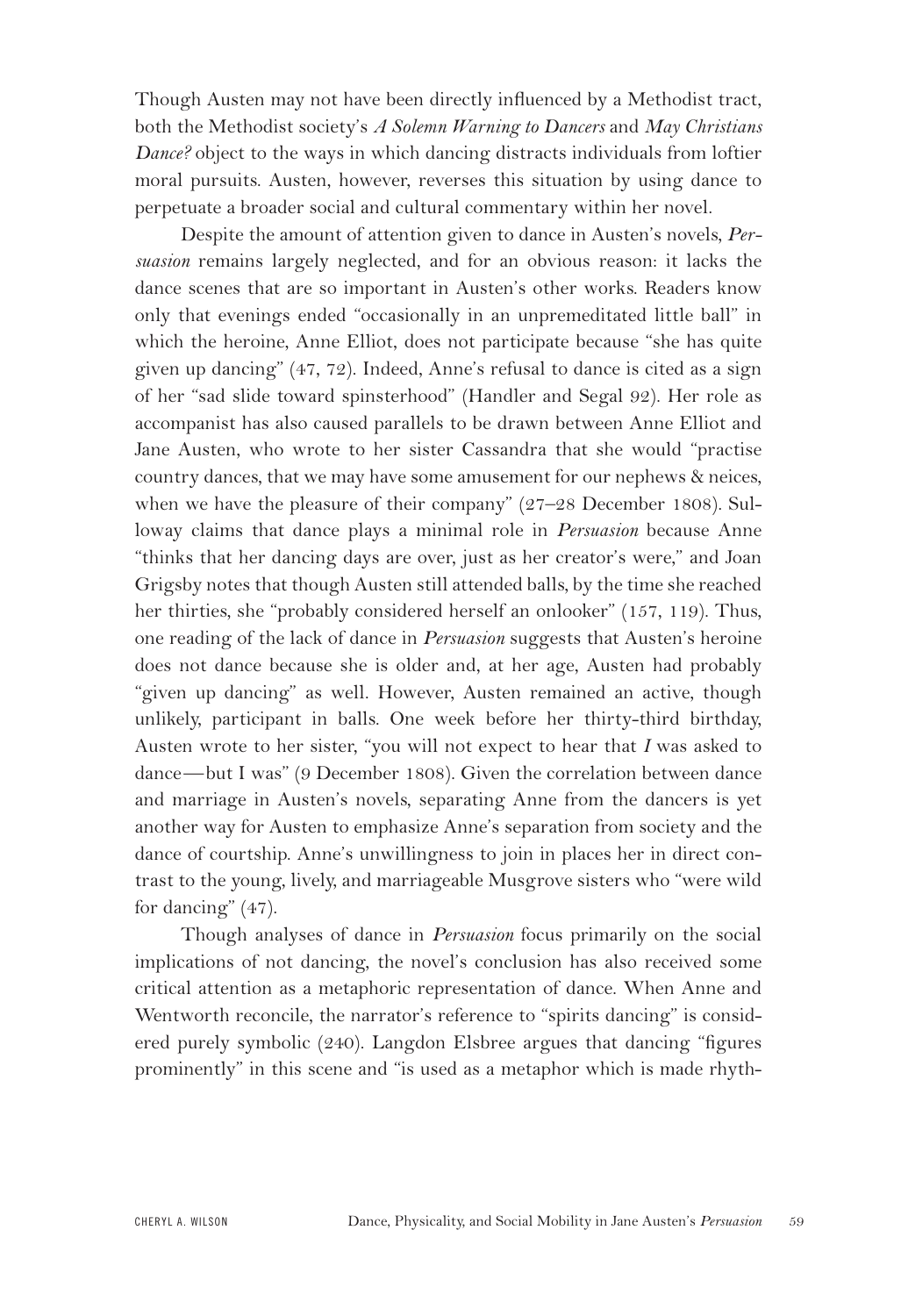mic by Jane Austen's use of parallel structure among and within the sentences" ("Fidelity and Complaisance" 134). Elsbree refers to the passage in which Anne and Charles Musgrove meet Captain Wentworth on the street in Bath and Charles asks Wentworth to take Anne home. In Elsbree's analysis, it is the movement of the language, not the characters, in this passage that is dancelike. However, this passage in fact functions, as I will demonstrate, as the missing ballroom scene that brings together the elements of dance that have informed both the structure and themes of the novel.8

The structure of *Persuasion* employs the cotillion's complexities of time and space. Like a cotillion, in which eight dancers move through four locations and execute steps in sets of four or eight beats, Austen's novel also centers on patterns of four and eight. Most notable is the period of eight years that Anne Elliot and Frederick Wentworth have been separated—only one of the multiple references to the importance of time which prompts Claudia Johnson to call *Persuasion* "a calculated tangle of years and dates" in which "the passage of time itself is foregrounded" (147). In addition, there are eight single people around whom the romantic storyline moves: Anne Elliot, Elizabeth Elliot, Louisa Musgrove, Henrietta Musgrove, Frederick Wentworth, William Elliot, Captain Benwick, and Charles Hayter. From these eight young people, eight different couplings are suggested over the course of the novel: Anne and William Elliot, Anne and Benwick, Anne and Frederick, Louisa and Frederick, Louisa and Benwick, Henrietta and Frederick, Henrietta and Charles Hayter, and Elizabeth and William Elliot. This interchange of partners parallels the way individuals combine and recombine as couples over the course of the dance. At the end of the dance, four couples are established; similarly, at the end of the novel, the characters have arranged themselves into four couples: Anne and Frederick, Louisa and Benwick, Henrietta and Charles, and Mrs. Clay and William Elliot. William Elliot has changed partners during the course of the dance and brought Mrs. Clay, whose social standing and previous marriage distance her from the others, into the set. In doing this, William Elliot violates the rules of country-dance, which state that dancers must remain with their original partners for the duration of the set: "No gentleman will leave his partner standing alone after having taken the floor" (Bonstein 4). This basic element of ballroom etiquette echoes the social rules concerning the appropriate procedures for making and breaking engagements.

The cotillion formation established by these individuals and their romances also corresponds to the novel's use of place. The characters move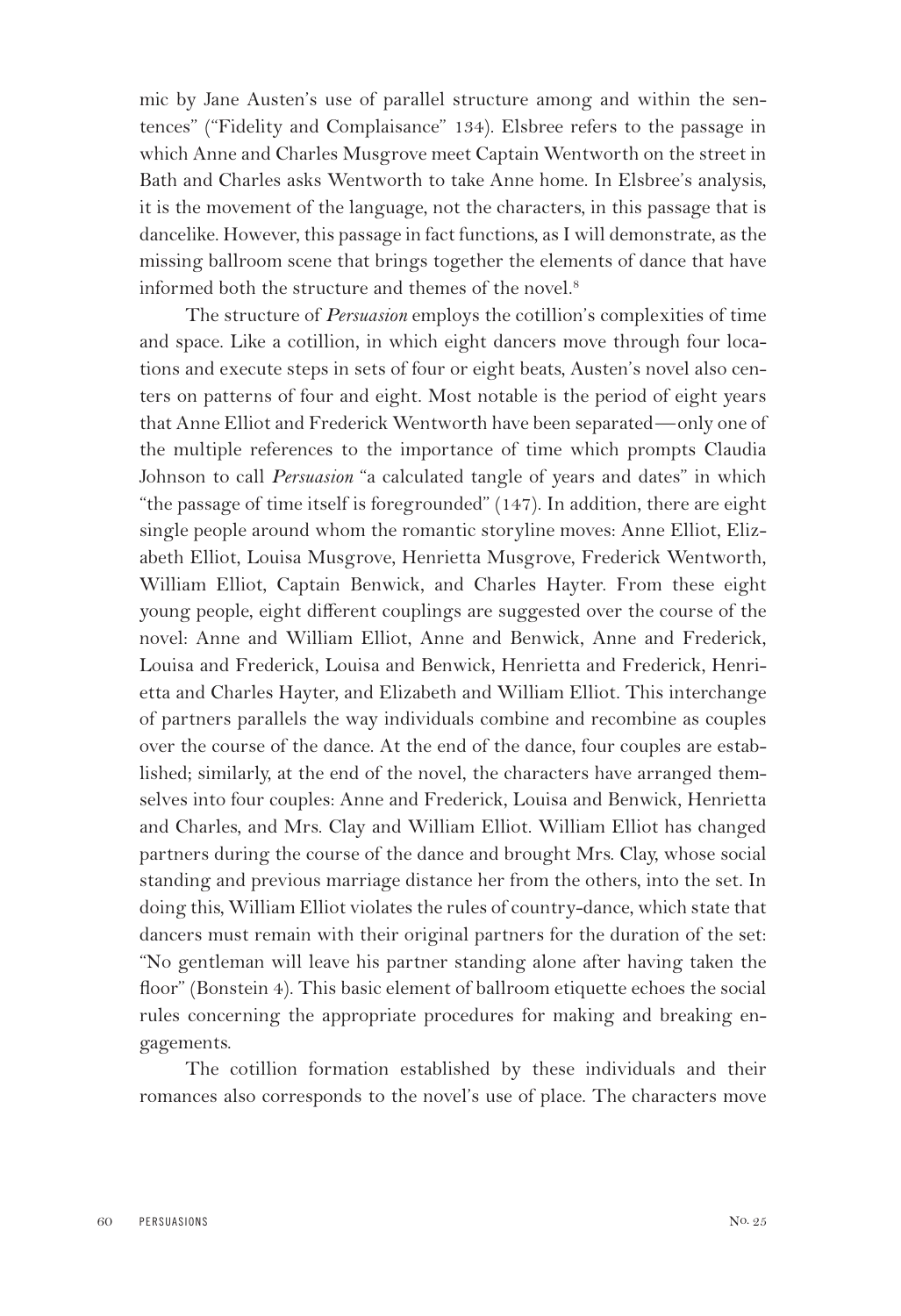between four major locations: Kellynch, Uppercross, Lyme, and Bath, and, appropriately, each of these locations is primarily associated with one of the couples. Kellynch saw the flirtation of Elizabeth and William Elliot, Uppercross was the place of courtship for Henrietta and Charles, Lyme brought Louisa and Benwick together, and Bath was the site of reconciliation for Anne and Frederick. These four places, each "home" to one couple, parallel the four positions within the cotillion figure, each of which is "home" to one couple and the place that the dancers come together at the end of the dance. In the dance, as in the novel, individuals and couples are characterized by their location within the circle.

iii

Austen structures *Persuasion* around country-dance patterns to draw attention to the role of individual bodies and their ability to move between physical locations in the novel and to foreground issues of social mobility. Moreover, the use of dance draws attention to the treatment of the body in the novel. In social dancing, bodies are spectacularized; they are put on display in the middle of a room to be viewed by others. For example, dancing together is one way to announce budding romances. Aware of the publicity of dancefloor courtship, Austen uses this device in *Pride and Prejudice* to announce the potential relationship between Jane Bennet and Mr. Bingley, "'he actually danced with her twice; and she was the only creature in the room that he asked a second time'" (13), and in *Mansfield Park* to explain the marriage of Maria Bertram and Mr. Rushworth, "After dancing with each other at a proper number of balls . . . an engagement . . . was entered into" (39). Successful performance at a ball required an individual to both navigate the social territory and display considerable skill in dancing. Dance manuals from the eighteenth and nineteenth centuries contain illustrations and discussions that explain the minutiae of proper physical deportment. These may appear humorously complicated to contemporary readers, but an awareness of the particulars of physical carriage and movement was an indicator of decorum and gentility those who could not dance, such as Mr. Collins, were thought unbearable: "A person well skilled in graceful and classic, steps, and unacquainted with figures, would certainly make a ridiculous appearance, beside confusing others in the set" (*Ball-room Instructer* [sic] 6). *A Treatise on the Theory and Practice of Dancing* provides anxious dancers with detailed advice on how to move the hand when presenting a card or letter to a lady: "The hand must be waved in a Serpentine line, but care must be taken that the line of movement be but gentle, and not too S-like and twirling, which excess would be affected and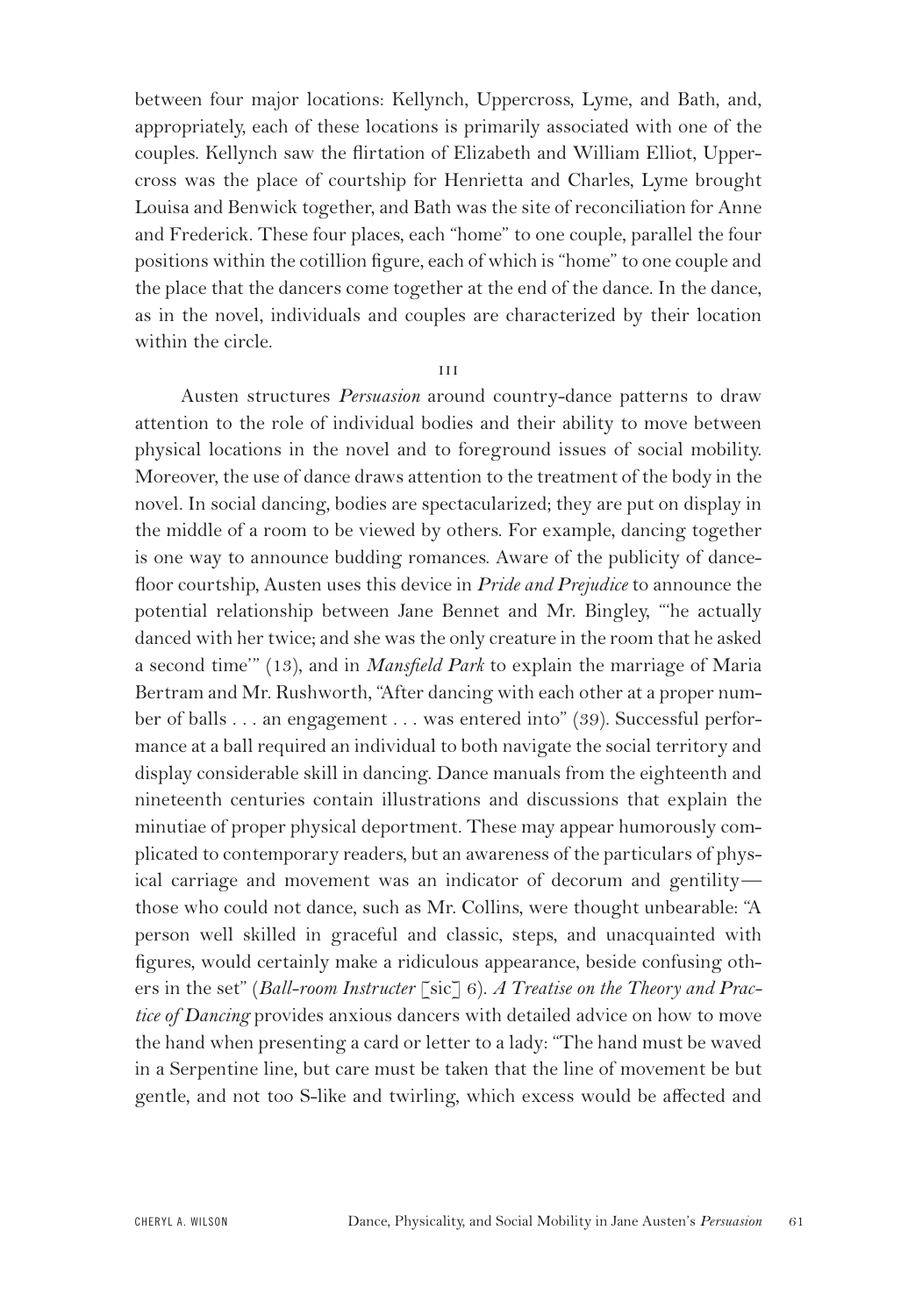ridiculous," and regarding the movement of the arms in dancing, *Elements of the Art of Dancing* advises, "the arm should be kept near the body, the hand brought gently before it, the elbow kept forward, and, without raising the shoulder, the arm is to be raised to the height of the breast, allowing the elbow to fold a little, in order to bring the hand before the breast, always taking care to hold the arm in a rounded form" (qtd. in Aldrich 93, 94). As in a country-dance, physical movement and placement are important in *Persuasion* because characters relate to one another on a physical level, through describing bodies and engaging in physical contact.

Austen uses the character of Sir Walter Elliot to help the reader see the bodies around which she structures her dancelike narrative. Sir Walter functions as a vehicle of what Judith Butler terms "formative discourse." Butler explains, "there is no reference to a pure body which is not at the same time a further formation of that body" (10). Thus, Sir Walter's references to his own and others' appearance repeatedly bring the characters' bodies to the attention of the reader: "caught in Sir Walter's gaze, Austen's characters take on a more vivid physicality than her narrators ordinarily give them" (Warhol 10). Sir Walter's hyperconscious awareness of the body and its appearance is looked down upon by Austen, who fills the novel with his unattractive observations about unattractive bodies, such as "'there certainly were a dreadful multitude of ugly women in Bath; and as for the men! they were infinitely worse'" (142). However, though Sir Walter's focus on physical appearance reflects negatively on his own character, it provides the reader with valuable (though subjective) information about others and allows individuals, such as "bloomless" Anne Elliot and "weather-beaten" Mrs. Croft, to become visible.

By presenting Sir Walter's obsession with his own physical appearance at the opening of the novel, Austen sets the stage for Anne and Wentworth, whose relationship develops through a series of encounters that are designed to draw attention to the characters' bodies. The estranged lovers navigate their placement in several scenes where they seem to desire physical proximity. In these scenes, Anne and Wentworth's inability to speak much to one another keeps the focus on their physical actions because their bodies are not "displaced" by language.<sup>9</sup> After an evening of dancing at the Musgrove home, Wentworth takes Anne's seat at the piano for a moment. When Anne returns, they have an awkward encounter in which Wentworth begins, "'I beg your pardon, madam, this is your seat;' and though she immediately drew back with a decided negative, he was not to be induced to sit down again" (72). Neither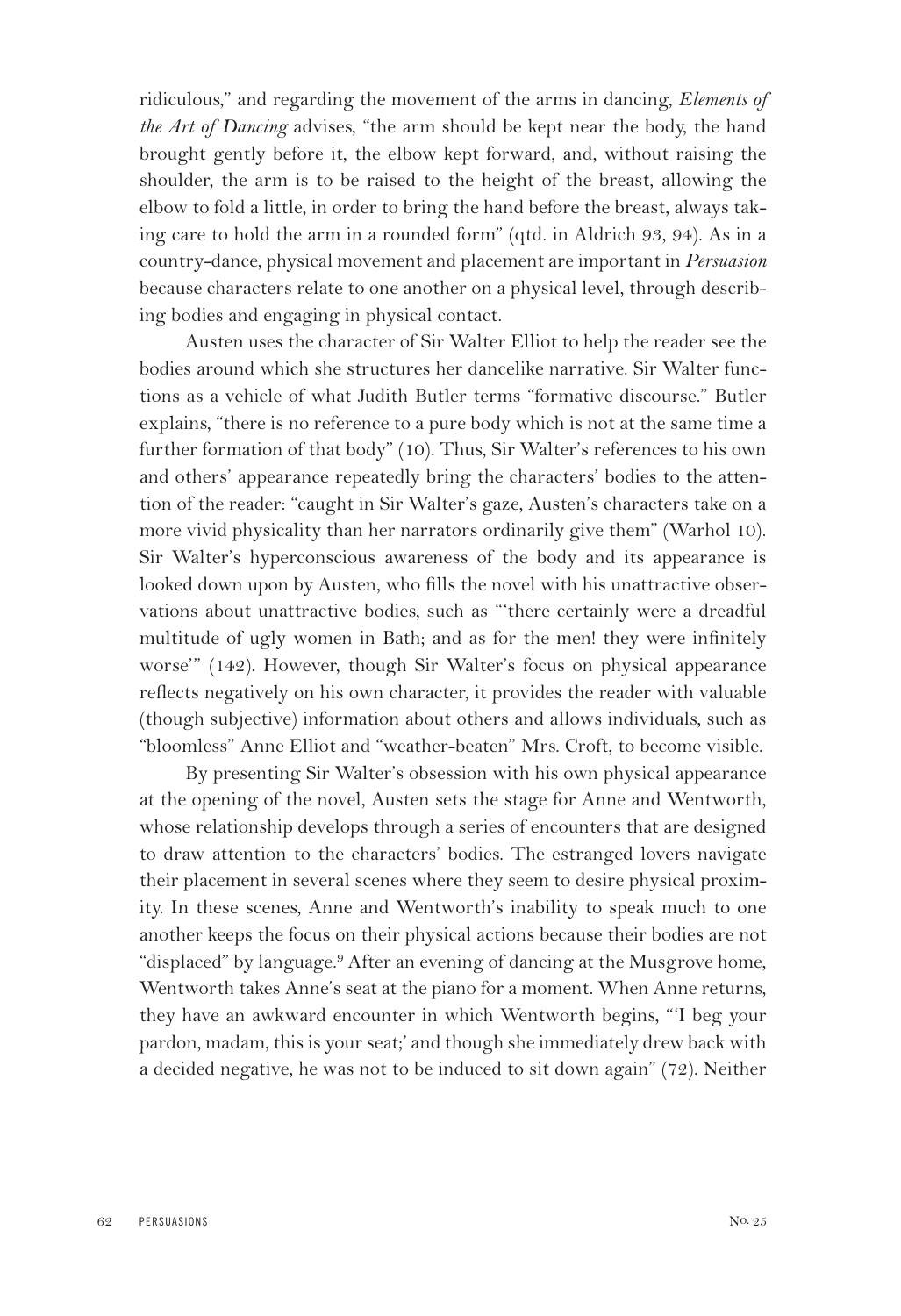Anne nor Wentworth wants to return to the site that, quite literally, represents their physical union—a place occupied at different times by each of their bodies. Indeed, the picture of Anne and Wentworth being in the same place at different times recalls their disjointed relationship and their inability to move on the same plane of time and space long enough to affect a real union.

This scene is replicated later where it is complicated by the presence of William Elliot; Wentworth appears to be somewhat jealous of William Elliot's attentions to Anne, and William Elliot's presence prevents Anne and Wentworth from connecting. The Bath party is at a concert when the issue of seating arises once again. For the first half of the concert, Anne is placed next to William Elliot who "had manœuvred so well, with the assistance of his friend Colonel Wallis, as to have a seat by her" (186). After the interval, the seats are shuffled, and with "a little scheming of her own, Anne was enabled to place herself much nearer the end of the bench than she had been before, much more within the reach of a passer-by . . . with a vacant space at hand" (189). Anne has made herself available to Captain Wentworth, and her efforts are rewarded when he approaches her to converse about the concert. Their conversation becomes almost comfortable, and "he even looked down towards the bench, as if he saw a place on it well worth occupying" (190). However, as Wentworth contemplates seating himself next to Anne, they are interrupted by William Elliot who demands Anne's assistance in reading the program, causing Wentworth to leave in jealous anger, and Anne to despair, "it was misery to think of Mr. Elliot's attentions.—Their evil was incalculable" (191). Throughout this scene, Austen's language draws attention to the importance of self-directed mobility—Anne, Wentworth, and William Elliot make very deliberate decisions about where they would like to be physically located, but only William Elliot's desires are fulfilled. Like the instructions for performing a country-dance, the social rules depicted in *Persuasion* challenge an individual's ability to direct her own movements. Once again, Anne and Wentworth have had a "near miss"; they have brushed by one another, but are not yet in step.

Of the other courtship scenes, two in particular approximate the close physical contact Anne and Wentworth would have had if they had been dancing together. Indeed, without a ballroom scene to bring the lovers into physical contact, Austen must invent a series of equally intimate, yet innocent, encounters. In both instances, Wentworth rescues Anne, first by removing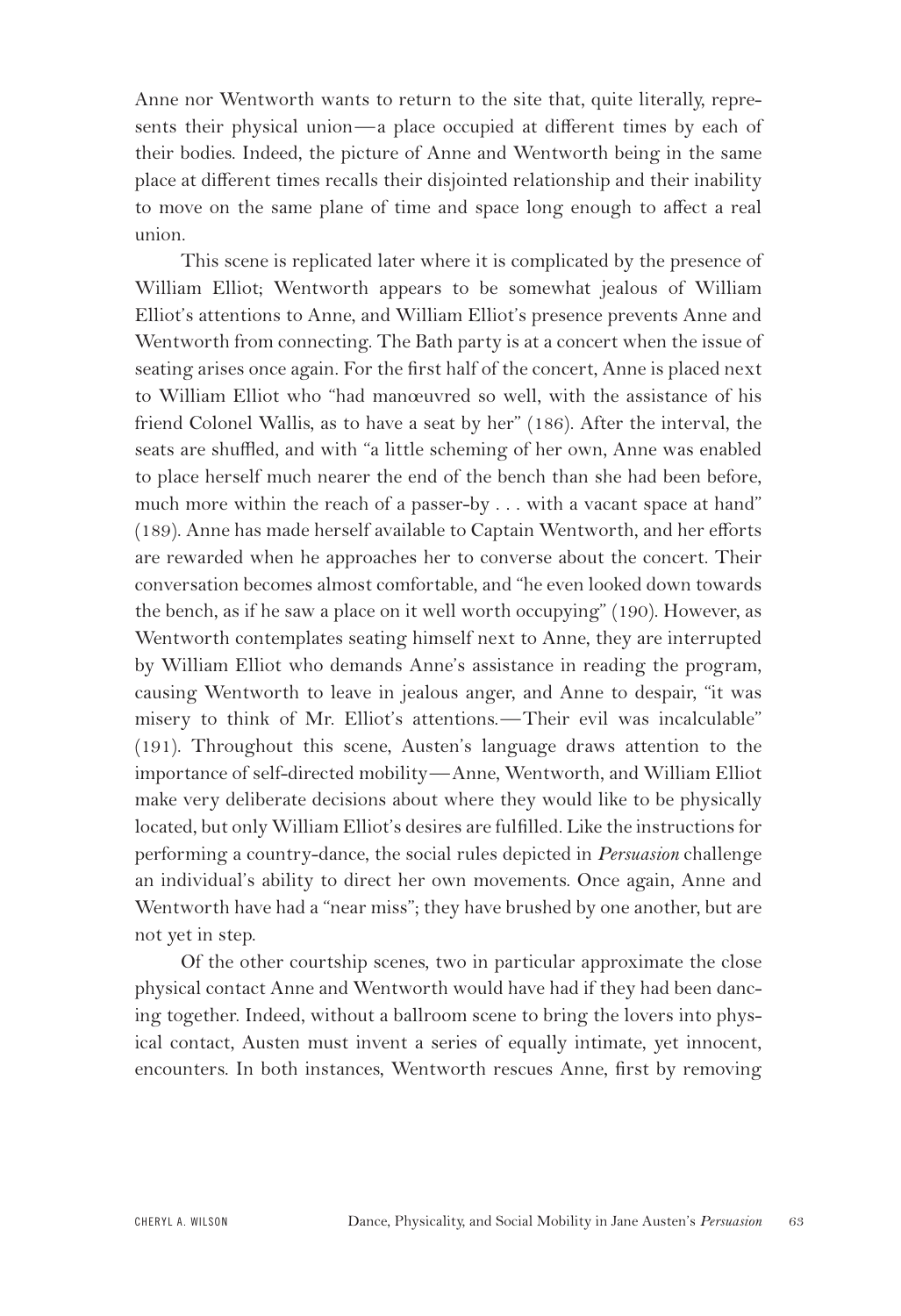her clinging nephew from her neck and then by realizing she is tired and assisting her into the Croft's carriage. In these situations, Anne is unnerved by the erotic arousal that results from their close physical contact. Sexual desire plays a large role in Anne and Wentworth's courtship; Robyn Warhol writes, "Anne's physical desire—frustrated and finally gratified—is the motor that drives the narrative's movement to its happy-ending closure in her sexual union with Wentworth" (15). After Wentworth lifts the child from her neck, Anne is "perfectly speechless" and experiences "most disordered feelings" (80). Similarly, after being placed in the carriage by "his hands," Anne "was very much affected by the view of his disposition towards her" (91). These scenes again invoke the idea of displacement because the relationship between Anne and Wentworth is so awkward that they can only unconsciously and indirectly experience their desire for one another. Butler explains, "the materiality of bodily relations, prior to any individuation into a separable body or, rather, simultaneous with it, is displaced onto the materiality of linguistic relations" (70). Anne and Wentworth illustrate the opposite of this phenomenon—their bodies are more articulate than their words and (often unintentional) physical interactions displace verbal communication. Thus, their mutual desire is replaced with a strained and silent courtship.

Austen unfolds the narrative of Anne and Wentworth's romance through a series of scenes in which their physical bodies are centralized; however, the emphasis on the physical does not objectify the body, but rather speaks to the sexual charge that underlies Anne and Wentworth's relationship, just as it underlies the steps of a country-dance:

For it is no accident that the dance is what it is. It mingles the sexes in such closeness of personal approach and contact as, outside of the dance, is nowhere tolerated in respectable society. It does this under a complexity of circumstances that conspire to heighten the impropriety of it . . . there is the strange, confusing sense of being individually unobserved among so many, while yet the natural "noble shame" which guards the purity of man and woman alone together is absent,—such is the occasion, and still, hour after hour, it whirls its giddy kaleidoscope around, bringing hearts so near that they almost beat against each other, mixing the warm mutual breaths, darting the fine personal electricity across between the meeting fingers, flushing the face and lighting the eyes with a quick language, subject often to gross interpretations on the part of the vile-hearted. (*May Christians Dance?* 100–01)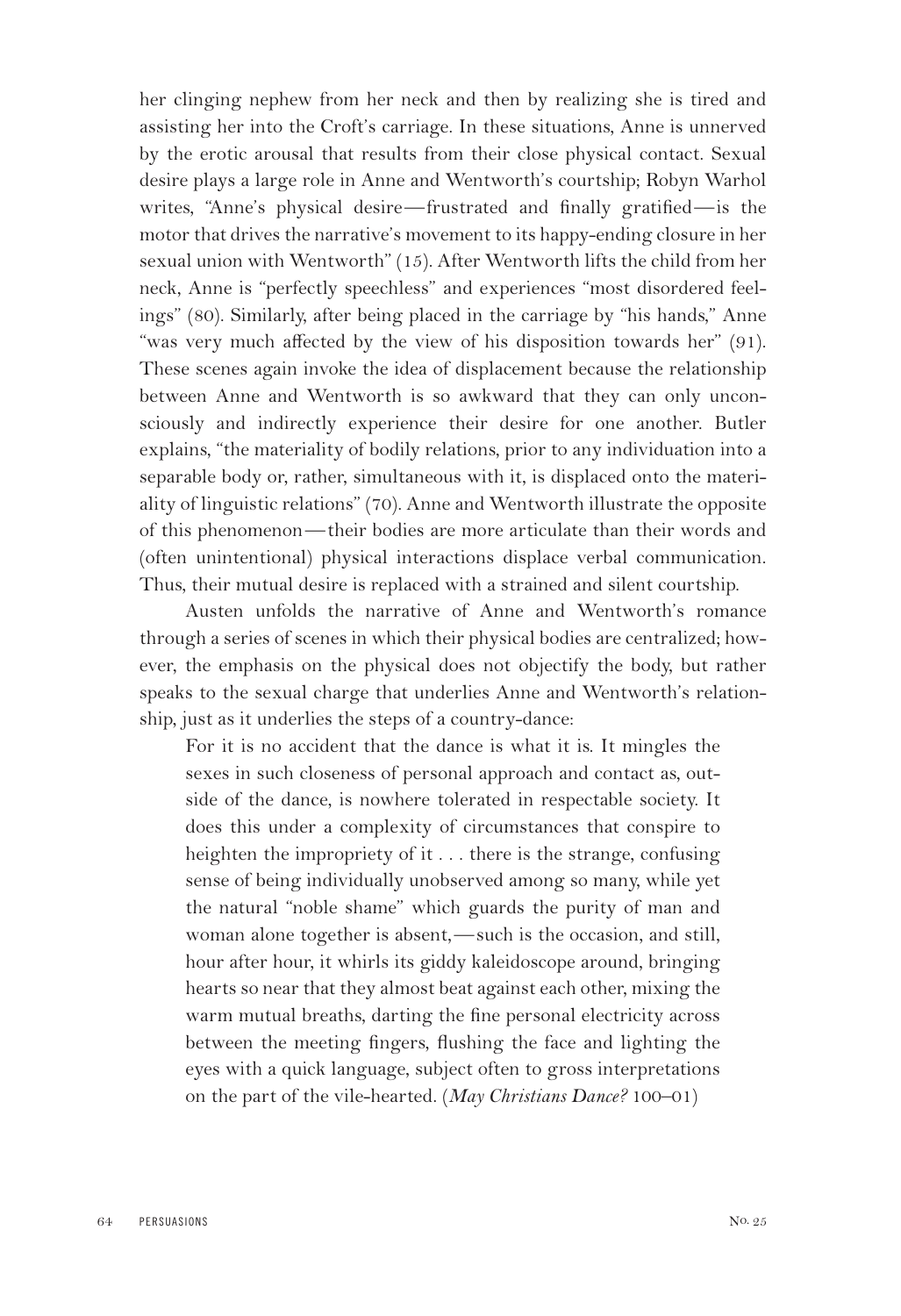The writer of this ostensibly critical passage appears to be intimately familiar with the effects of dancing on the physiognomy of men and women, and Austen suggests that similar emotions result from the physical contact between Anne and Wentworth, which is as erotic as the dancing of Elizabeth Bennet and Mr. Darcy or Emma Woodhouse and Mr. Knightley. Anne and Wentworth's interactions always have a purpose other than sexual interaction, but, as in a dance, the attention to the physical body suggests that sexual desire is lurking just below the surface. In her first meditations on Wentworth's impending arrival, Anne walks alone in the garden and wonders, "a few months more, and *he*, perhaps, may be walking here" (25). This scene, in which Anne's steps are placed alongside Wentworth's, parallels the end of the novel when they finally express their mutual attraction while walking side by side along the streets of Bath.

iv

In the text of *Persuasion*, as in a cotillion, individuals are mobile, yet they are confined by a prescribed set of movements to a limited number of locations and a particular group of individuals. The patterns of the novel, which move the action between four different locations, speak to the importance of self-directed movement and promote an individual's ability to move beyond the personal and geographic limitations of social circles and dance squares. In a dance square, dancers move in a set of fixed patterns; similarly, most of the characters in *Persuasion* move within confined spheres—social placements they cannot escape. The influence of these social sets results in behaviors, such as Anne's initial rejection of Wentworth, which are informed by the heroine's social position and relationship to other members of her circle.<sup>10</sup> Austen aligns the characters' social movements with the movements of country-dancers, and the dance's combined attention to individual bodies and fixed group movements corresponds to the tension between individual desires and the established social hierarchy. An exploration of this tension reveals Austen's simultaneous support and critique of the existing set-based social system; she recognizes the function of social sets, yet argues that these groups should have flexible boundaries that allow for the fulfillment of individual desires through social mobility.

Social groups form and re-form over time, and individuals or groups of individuals can locate and re-locate themselves within different social groups.11 The two largest social groups in *Persuasion* are the landed gentry, represented by the Elliot family (including the Walter Elliots, the Musgroves,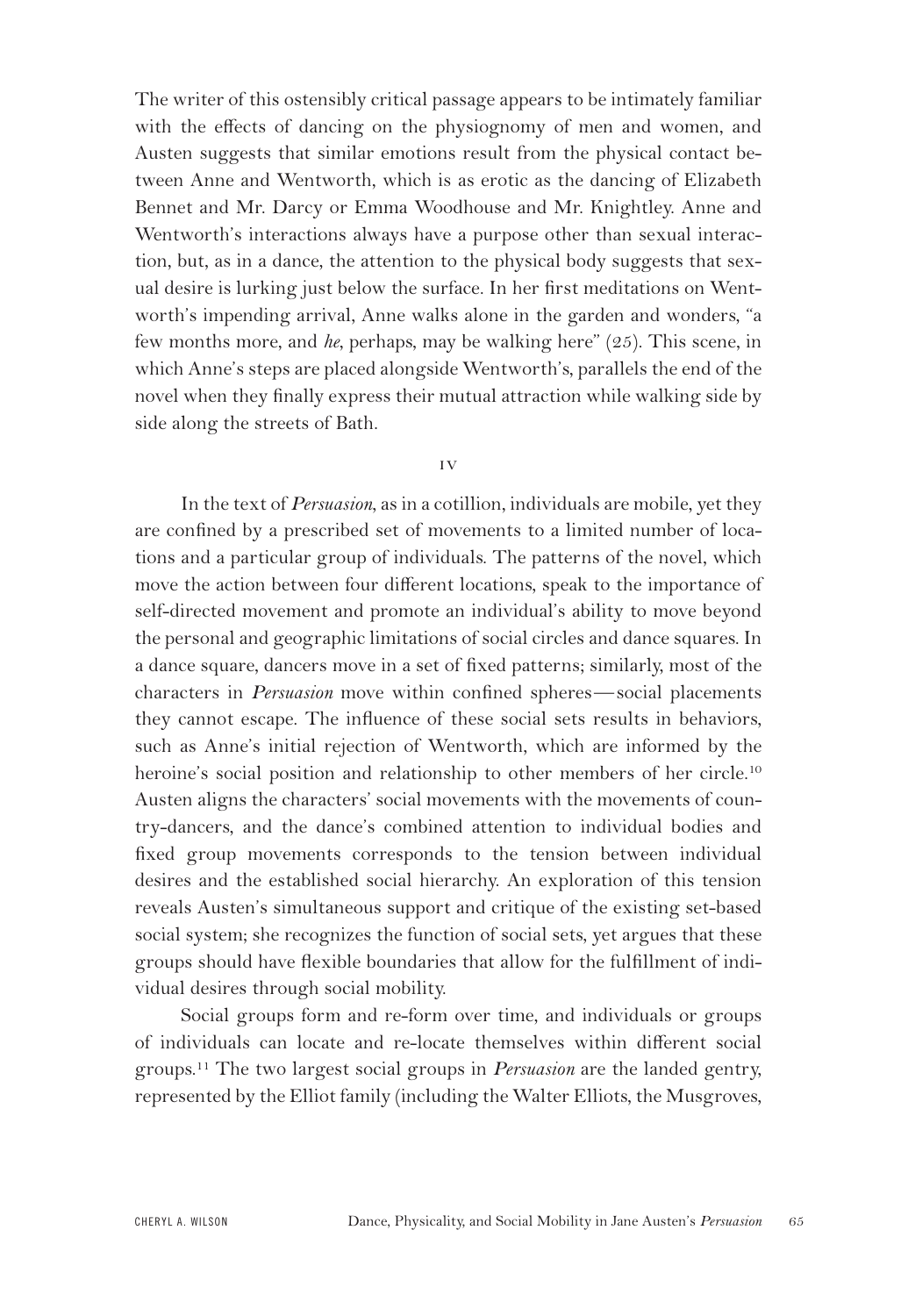and their various connections) and the navy (including the Crofts, the Harvilles, and Benwick). There are subdivisions within these sets, but most of the characters belong to one of the two circles, and those who do not, such as Mrs. Smith, are noticeably marginalized. In *Persuasion*, evidence of Austen's interest in social mobility is illustrated by her exploration of Sir Walter's position as a financially distressed gentleman and the articulation of Mary's fears that Charles Hayter's social status renders him an inappropriate match for Henrietta. However, the most dramatic example of Austen as a sociallyconscious writer is Anne's permanent transition from the landed gentry to the navy.

The novel's opening chapters clearly illustrate Austen's interest in social structures as well as the presence of distinct circles, and the attention to self-definition through physical placement initiated here recalls the descriptions of dance formations in which the dancers' roles and movements depend upon their physical placement in the set. Sir Walter Elliot's Baronetage connects economic and political achievements to geographical location: "Then followed the history and rise of the ancient and respectable family, in the usual terms: how it had been first settled in Cheshire; how mentioned in Dugdale—serving the office of High Sheriff, representing a borough in three successive parliaments, exertions of loyalty, and dignity of baronet, in the first year of Charles II., with all the Marys and Elizabeths they had married" (4). Through this description of the family history, Austen establishes the importance of social standing to the Elliots and emphasizes the connection between social position and physical location.

The opening of *Persuasion* continues to explore the function of social positionings by introducing Sir Walter's financial distress. Given the established importance of estate ownership and location, moving away from Kellynch Hall takes on additional significance—without the family's "Principal seat, Kellynch hall, in the county of Somerset," part of Sir Walter's identity will be missing, and his eldest daughter Elizabeth will be forced to expand her interests beyond those of "one country circle" (9). By aligning the class-conscious and ungracious Sir Walter and Elizabeth Elliot with the security offered by well-defined and closed social circles, Austen can express her own distaste for this structure. Austen also uses Sir Walter's financial distress to illustrate how excessive emphasis on preserving the hierarchy of social circles and the sanctity of land-ownership directly conflicts with individual, in Sir Walter's case economic, needs. However, Sir Walter chooses to continue to espouse the old values of the landed gentry; thus, the need to retrench and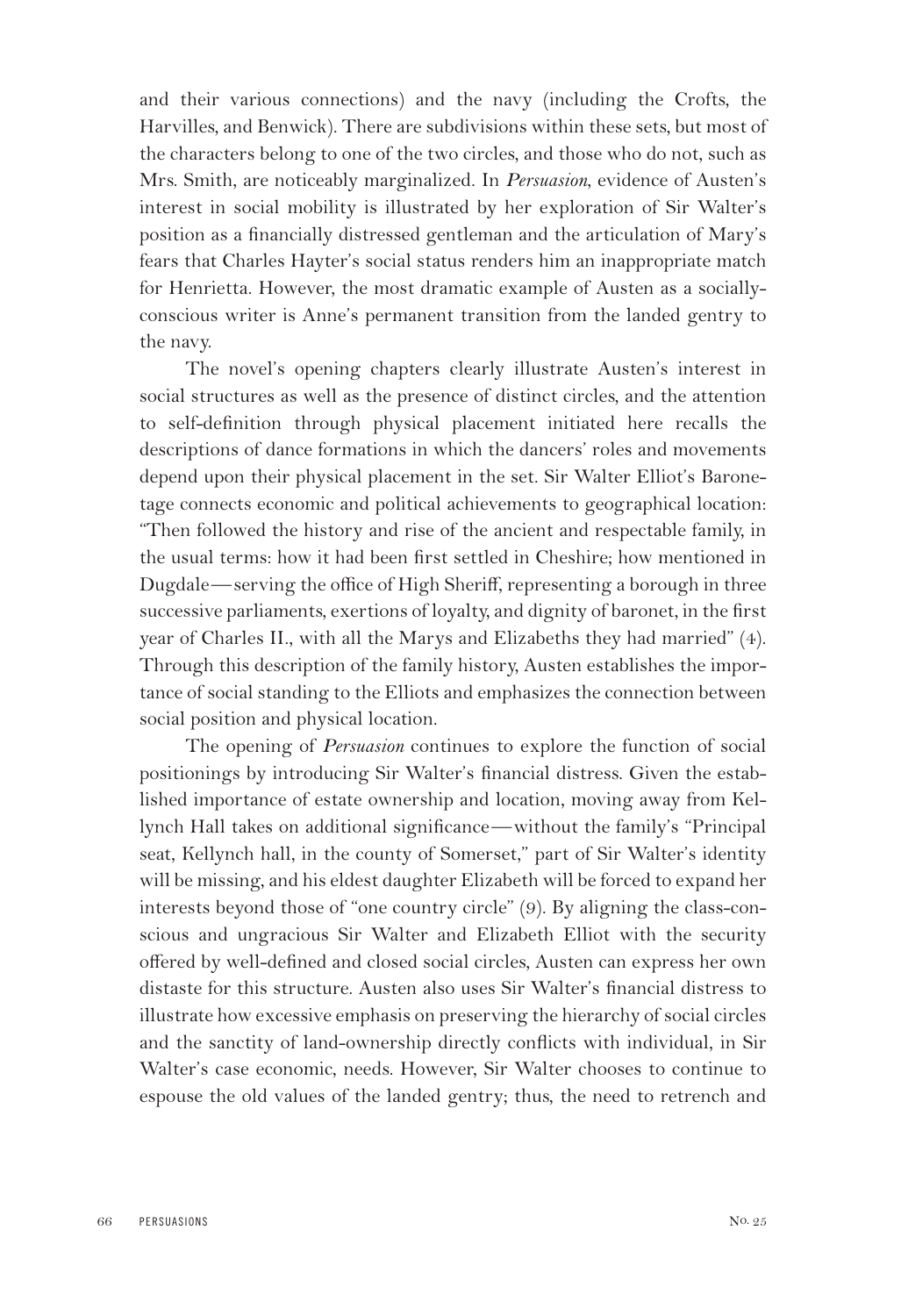move to Bath is treated as "a profound secret; not to be breathed beyond their own circle" (15).

Austen also introduces a second social set in these opening chapters the navy. From the perspective of the landed gentry, the navy is an inferior set because, Sir Walter argues, it is "'the means of bringing persons of obscure birth into undue distinction, and raising men to honours which their fathers and grandfathers never dreamt of" (19). As this statement illustrates, Sir Walter objects to the profession because it challenges the Baronetage, which privileges land ownership and heredity. In contrast, Anne Elliot views the navy as a valuable group of individuals: "'The navy, I think, who have done so much for us, have at least an equal claim with any other set of men, for all the comforts and all the privileges which any home can give'" (19). Anne challenges her father by claiming that the comforts and status of Kellynch are not reserved for members of the landed gentry alone. Austen establishes the existing social hierarchy in the opening chapters of *Persuasion* and continues to explore the implications of these social sets and the conflicts between them throughout the novel as she moves her characters around within, and eventually across, different social groups.

Though Austen structures *Persuasion* around two primary social circles, she remains aware that divisions exist within those circles. For example, the Musgroves are part of the landed gentry and an extension of Sir Walter's family, but their lives and concerns are considerably removed from those of the Elliots as Anne comes to realize:

Anne had not wanted this visit to Uppercross, to learn that a removal from one set of people to another, though at a distance of only three miles, will often include a total change of conversation, opinion, and idea. She had never been staying there before, without being struck by it, or without wishing that other Elliots could have her advantage in seeing how unknown, or unconsidered there, were the affairs which at Kellynch-hall were treated as of such general publicity and pervading interest; yet, with all this experience, she believed she must now submit to feel that another lesson, in the art of knowing our own nothingness beyond our own circle, was become necessary for her. (42)

Although Anne remains within her social circle when visiting the Musgroves, Austen allows her heroine this mobility and the awareness that accompanies it to prepare both Anne and the reader for Anne's subsequent move to the circle of the navy. In addition, by depicting the landed gentry as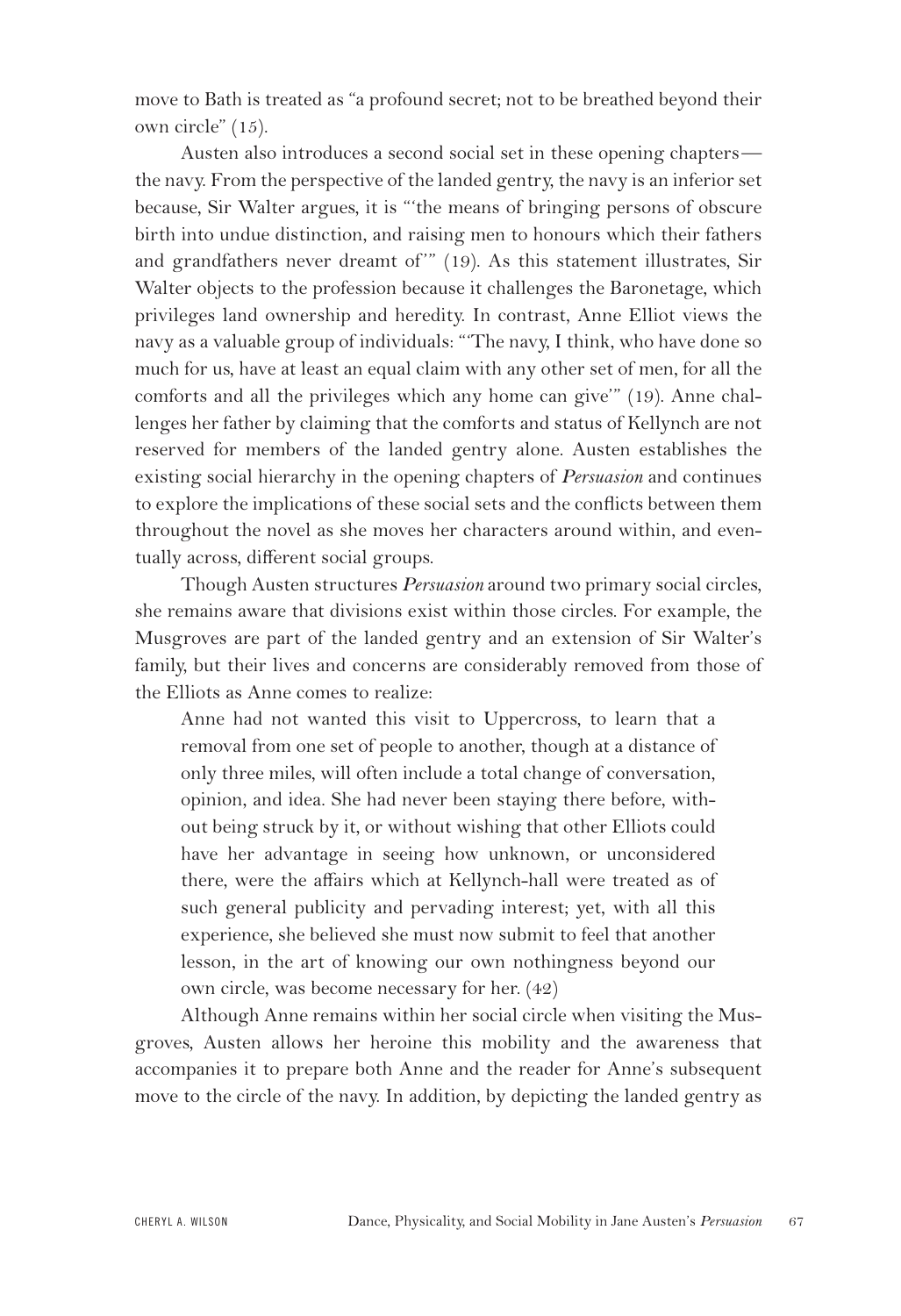a social circle consisting of diverse subsets, Austen reminds her readers that social groups are not completely homogenous and should not be treated as such. The dance image applies here as well because though sets of dancers appear as uniform units within the context of the ballroom, within the sets themselves, each couple and each dancer has distinct roles—individuals are permitted to move around, but only within the limited space of the set and in patterns dictated by their original physical placement. This is the situation of the landed gentry in *Persuasion*. Nominally, they are a single group, characterized by a particular social standing and way of life, but within this social group, families and individuals exhibit different, and sometimes conflicting, characteristics.

Austen frames Anne and Wentworth's courtship with the tensions between the social circles of the navy and the landed gentry. In "Knowing One's Own Species Better: Social Satire in *Persuasion*," David Groves acknowledges that Austen was influenced by early nineteenth-century society but suggests that, despite the novel's "satirical attacks" on the privileged classes, Austen ultimately "advocates a cautious acceptance of social hierarchy and established traditions" (15). Although I argue that Austen was somewhat more critical than accepting of society in *Persuasion* and wrote with a forwardlooking social consciousness, she does reproduce and show the value of a social structure in which individuals are assigned to and identified by their location within a particular social group. The situation of an individual in conflict with her social group, such as that of Anne Elliot, is preferable to the situation of an individual completely excluded from social groups, and the contrast between Anne and Mrs. Smith illustrates Austen's support of a setbased society. Anne is part of a social circle and can move around within the parameters defined by her set; however, Mrs. Smith lacks such an affiliation and is stationary, both physically and socially:

She had had difficulties of every sort to contend with, and in addition to these distresses, had been afflicted with a severe rheumatic fever, which finally settling in her legs, had made her for the present a cripple. She had come to Bath on that account, and was now in lodgings near the hot-baths, living in a very humble way, unable even to afford herself the comfort of a servant, and of course almost excluded from society. (152–53)

"Of course" Mrs. Smith is separate from the rest of society, states Austen's narrator, which proves that lacking a well-defined place in society, as Mrs. Smith does, necessarily causes an individual to be cast into complete social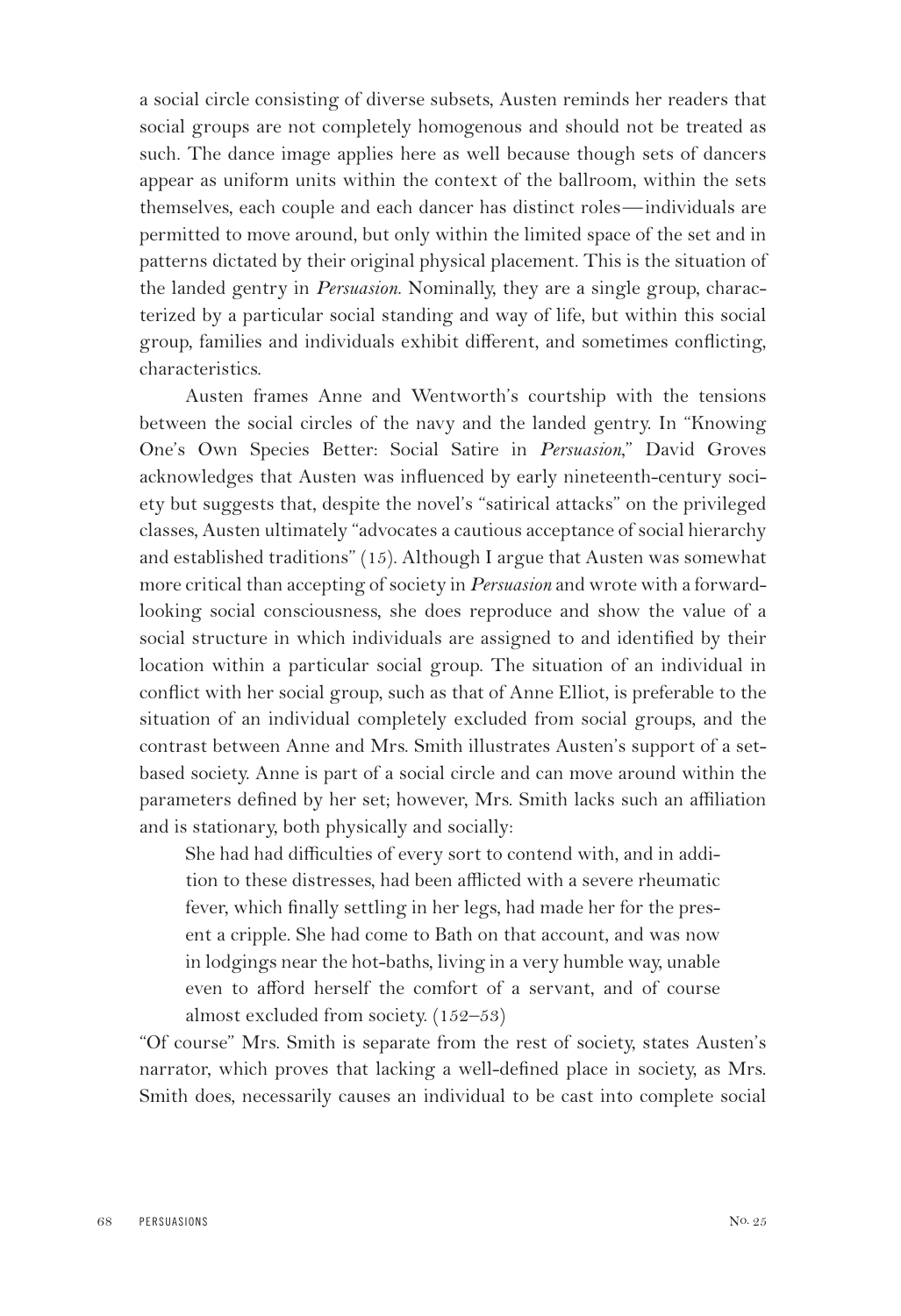oblivion. Just as Mrs. Smith's economic situation results in her exclusion from society, her physical situation would relegate her to the sidelines at a ball. If the characters in *Persuasion* are dancers moving within cotillion-like sets, then Mrs. Smith is, at best, a solitary onlooker. Thus, when placed alongside Mrs. Smith, Anne appears to be in an enviable position. Though Anne is not content in the world of the landed gentry, her position provides her with the material comforts and opportunities for social interaction (which eventually lead to her escape) that are not accessible to Mrs. Smith. Indeed, if Anne were to strictly observe social boundaries, she herself would be inaccessible to the "'every day Mrs. Smith,'" who Sir Walter finds unworthy "'to be the chosen friend of Miss Anne Elliot, and to be preferred by her, to her own family connections among the nobility of England and Ireland!'" (158). Sir Walter's reaction to his daughter's friendship with a poor invalid suggests that Austen also uses Mrs. Smith to illustrate the plight of those consigned to the fringes of society and to further the contrast between the social views held by Anne and Sir Walter. However, though Austen uses Mrs. Smith to demonstrate the function of social circles, she continues to stress the need for alterations within the existing structure by showing that, for Anne, the rigid boundaries of the circle of the landed gentry can be as crippling as Mrs. Smith's rheumatism.

Austen's experimentation with social mobility can also be seen in the situation of the Crofts who move from living on a ship to living at Kellynch Hall, the symbolic center of the landed gentry's circle. The Crofts' situation is only temporary, but by bringing them physically into Sir Walter's world, Austen reinforces the idea that social mobility should be possible within a fluid society in which social boundaries are less restrictive and individual desires can dictate mobility. The Crofts' mobility upsets the reliance that both the cotillion and the Baronetage place on individual definition through physical location, yet Austen's favor toward the navy and depiction of the naval men's upward social mobility foreshadow and support the disintegration of a land-based social structure. In addition, Austen uses the situation of the Crofts to emphasize her disagreement with current social hierarchies, employing her characteristic irony to depict the movement of individuals from a nominally "lower" class into a house temporarily abandoned by a financially distressed gentleman. Although this situation may imply that Austen wants to present the navy as potentially threatening to the position of the landed gentry, readers remain aware that this is only a temporary situation the characters frequently discuss Sir Walter's eventual return to Kellynch as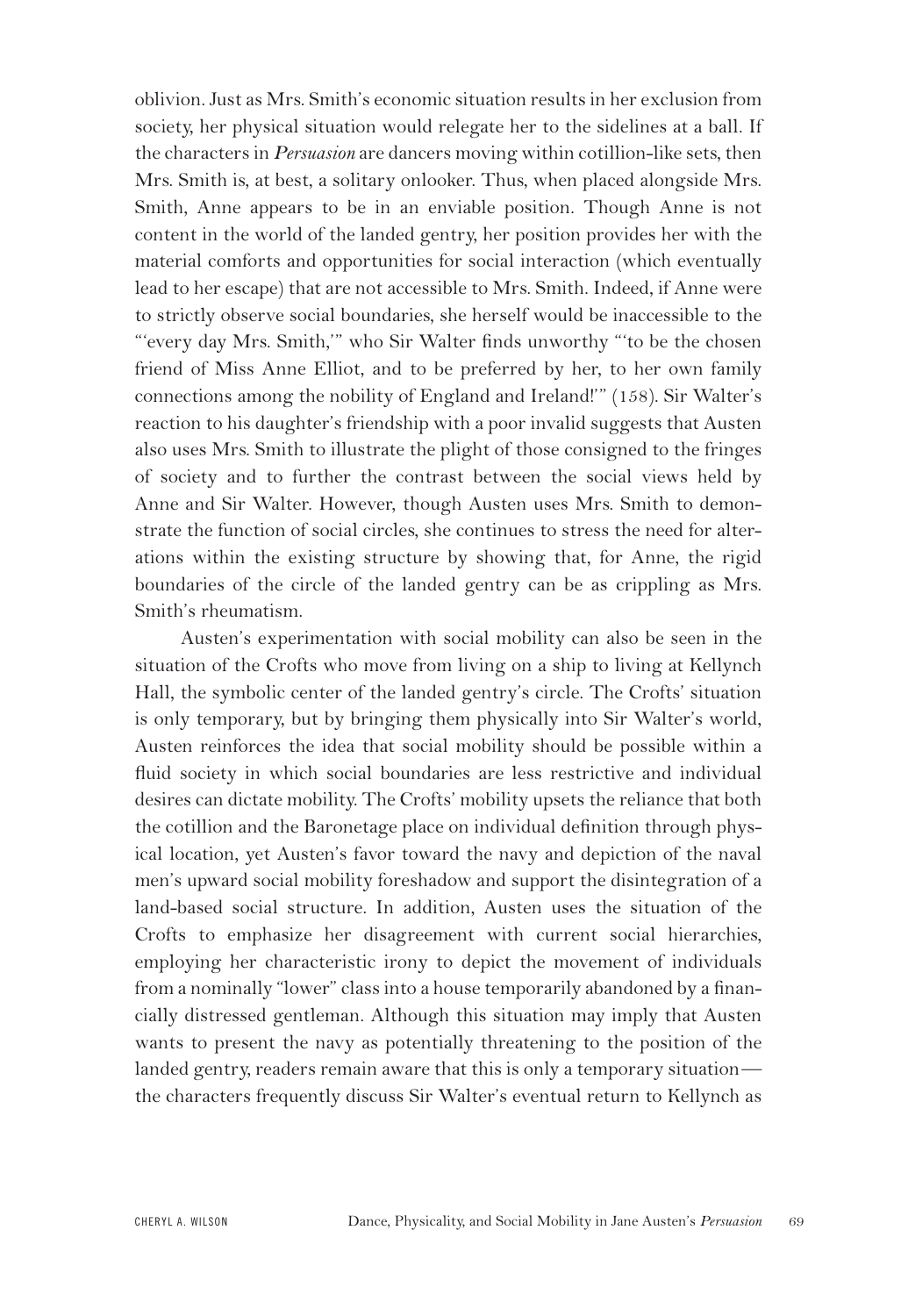well as the possibility of another war, which would see the navy's return to sea. The transient nature of the Crofts' stay at Kellynch combined with their lack of desire to enter the world of the landed gentry helps dispel any fears that the navy could usurp the position of the landed gentry. However, the permanent act of social mobility in *Persuasion*, Anne's decision to leave Kellynch and enter the circle of the navy, suggests that in carving out a social niche for themselves the naval men may disrupt the lives and set social structures of the landed gentry.

Austen's depiction of movement between social circles again illustrates her incorporation and manipulation of country-dance etiquette as it is depicted in nineteenth-century dance manuals. Anne and Wentworth directly disobey the advice offered by "Professor Bonstein" in *Dancing and Prompting, Etiquette and Deportment of Society and Ball room*: "No lady and gentleman will leave the set once formed for another set, unless requested by the manager, for it is a gross insult to those you leave" (4). The title of Bonstein's manual suggests that the rules of society parallel those of the ballroom, and Austen's direct attention to the particular social infractions that are most reminiscent of ballroom situations, those concerning physical intimacy, individual mobility, and the formation and movement of sets and circles, allows her to present *Persuasion* as a carefully choreographed work that draws some of its structural and thematic elements from dance manuals. Well-versed in the particular rules of the ballroom, Austen uses these rules to make a social statement in *Persuasion*, thereby emphasizing the parallels between the behaviors of the ballroom and of society in general as well as betraying her own familiarity with these rules of conduct. The social codes Austen examines and comments on in *Persuasion* directly parallel the rules of the ballroom; thus, Austen reveals her ability to employ her particular domestic knowledge for the purpose of expanding the scope of her novel beyond the concerns of the Elliot family and making a statement concerning social hierarchy and mobility.

Austen reaffirms the value of the individual within the established social order by showing Anne's preference for the navy and by giving Anne the opportunity to choose her own social circle based on this preference. Again, Austen advocates a social structure that moves beyond established rules of both society and the ballroom. In dancing, as Henry Tilney reminds Catherine Morland, women are not afforded the luxury of choice, but have only the power to refuse or accept the man who invites them to dance. However, Austen allows Anne to choose her destiny based on her own preferences. Anne is instantly attracted to the naval society she encounters in Lyme. Upon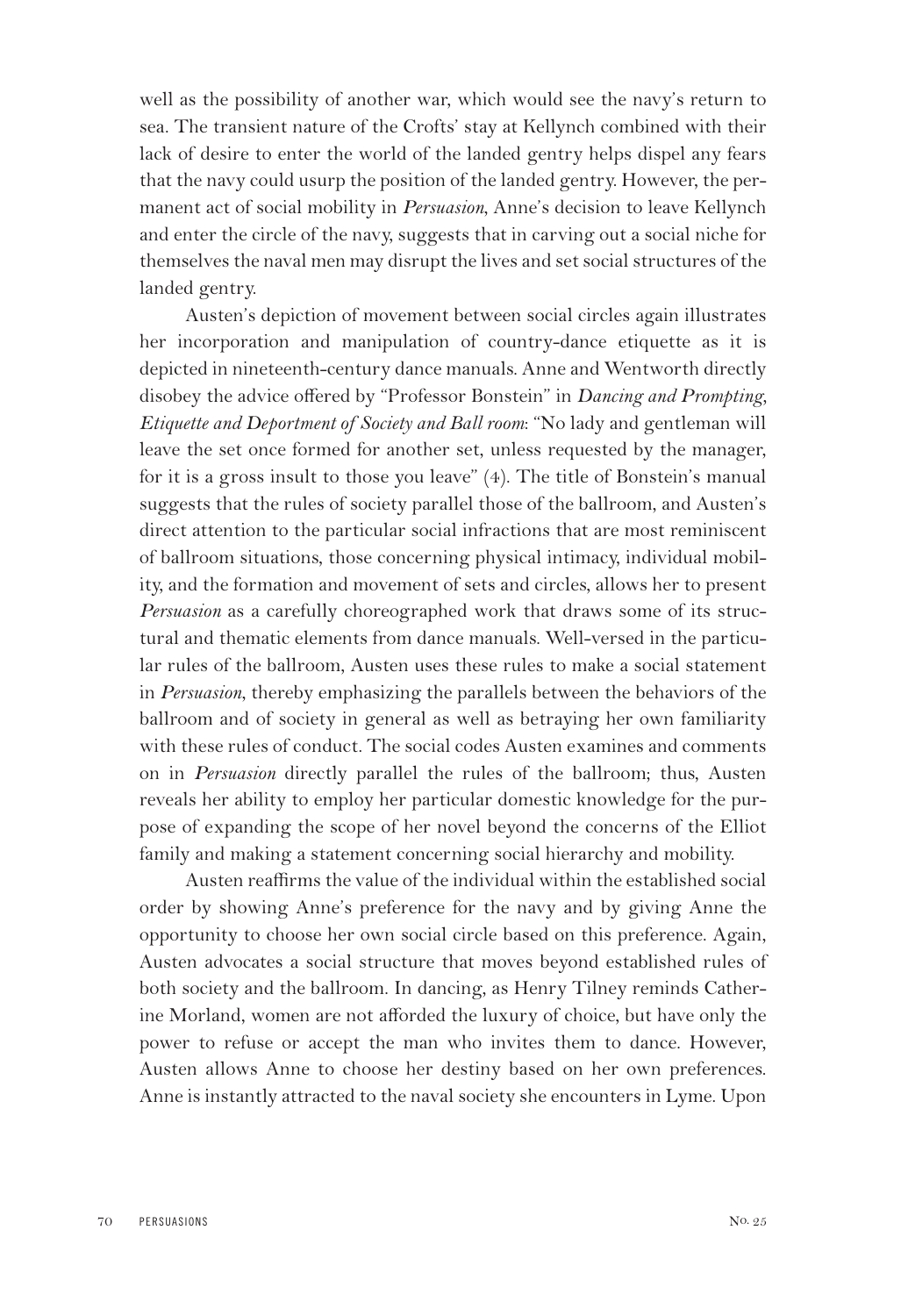meeting the Harvilles, she is struck by the "bewitching charm in a degree of hospitality so uncommon, so unlike the usual style of give-and-take invitations, and dinners of formality and display" (98). The appeal of this set is then further emphasized: "'These would have been all my friends,' was her thought; and she had to struggle against a great tendency to lowness" (98). Though the navy is still a social circle, it is a less rigid circle, which has been created by its members; the naval men and their families have a newly established and evolving place in society, unlike the landed gentry who remain confined by old codes. For example, Claudia Johnson explains one feature of the new circle inscribed by the naval society, saying of Admiral and Mrs. Croft, "far from presiding over a neighborhood, they live most contentedly at sea, unconcerned with the production of heirs or the reproduction of ideologically correct values" (147). Johnson continues, "Mrs. Croft's example as a wife suggests that life on the high seas, for all its dangers, is to be preferred to the 'safety' of helpless immobility she experienced when she lived conventionally, as most wives such as Mrs. Musgrove do" (160). Though Johnson does not specifically invoke dance in her discussion of female immobility, because the country-dance was one of the few instances where female mobility was encouraged and admired, it is natural that Austen should have employed this motif in structuring *Persuasion*. Austen rewrites the Baronetage, which emphasizes the connection between masculinity and place, with her favorable depiction of feminine desire and individual mobility in *Persuasion*. Anne Elliot takes advantage of this dance-inspired mobility and removes herself from the circle of the landed gentry, which allows her to avoid "the culturally induced idiocy and impotence that domestic confinement and female socialization seem to breed" and enter a world in which she is valued as an individual (Gilbert and Gubar 183).

Critical views of Austen's social consciousness vary, and though I argue that Austen illustrates the importance of individual mobility in *Persuasion* and advocates a society more accepting of this freedom, Austen's version of social reconstruction is also read as more comprehensive. David M. Monaghan believes that Austen recognizes the changing social landscape and depicts "the decline of the gentry" in *Persuasion*. Austen's gentry, suggests Monaghan, has reached a point at which it has become an empty shell of extravagance, suggested by the situation of Sir Walter, who would never allow his external appearance to betray his financial straits. Likewise, the surface show of manners among the landed gentry is not necessarily indicative of an individual's true moral character. Thus, Austen shows the breakdown of this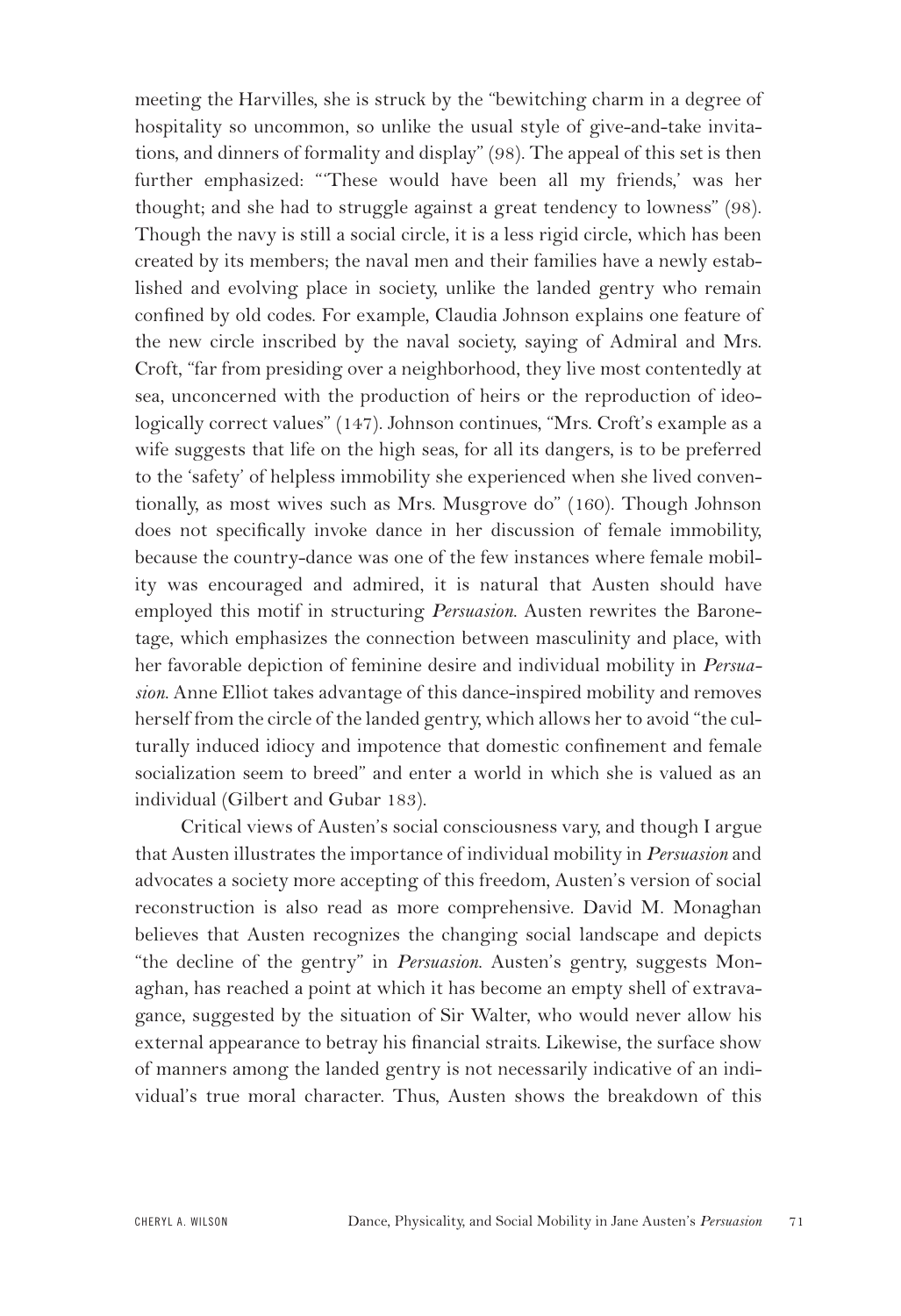social group, and *Persuasion* is "a testament to Jane Austen's attempts to deal with the painful truth that that closely-knit community built upon the framework of a universally comprehended system of manners which she has praised throughout her literary career is falling apart" (Monaghan 87).

Issues of mobility in *Persuasion* are foregrounded by the dance motif, and Austen in turn synthesizes these into the larger social implications of the novel concerning class mobility and social structure. However, though the nature of her social commentary is a subject of critical discussion, the necessity of such analyses has been debated as well. Sarah Morrison questions the tendency of critics like Groves and Monaghan to emphasize the social implications of Austen's texts: "the regrettable tendency in much Austen criticism to stress the role of individual characters as representatives of a particular class or social orientation is born of the desire to make Austen's subject matter more significant and comprehensive" (338). Although Morrison effectively defends Austen's domestic interests, the construction of *Persuasion* in a way that presents the landed gentry and the navy as, essentially, opposing social units, suggests that, in this novel, Austen was consciously painting a particular social portrait, though she may not have intended social commentary to be the focus of the text. Indeed, examining how Austen structured the social commentary of the novel in a way that mirrors the microcosm of the ballroom combines the views of Austen as social critic and Austen as domestic writer and presents her interests as complementary, not competitive. The treatment of dance in *Persuasion* also shows how Austen was expanding her artistic techniques. Whereas her earlier novels use self-contained ballroom scenes to represent some of the greater tensions in the novel, in *Persuasion* Austen allows dance to inform the entire novel and to highlight the social commentary in the text—she uses the rhythms of the familiar sphere to construct a larger social commentary.12

When considered in terms of social mobility, the tensions between an individual and her/his set, and the dance motif that pervades the text, the "reconciliation scene" between Anne and Wentworth takes on additional significance:

"Are you going as high as Belmont? Are you going near Camdenplace? Because if you are, I shall have no scruple in asking you to *take my place*, and *give Anne your arm* to her father's door. She is rather done for this morning, and must not go so far without help."... There could not be an objection. There could be only a most proper alacrity, a most obliging compliance *for public view*;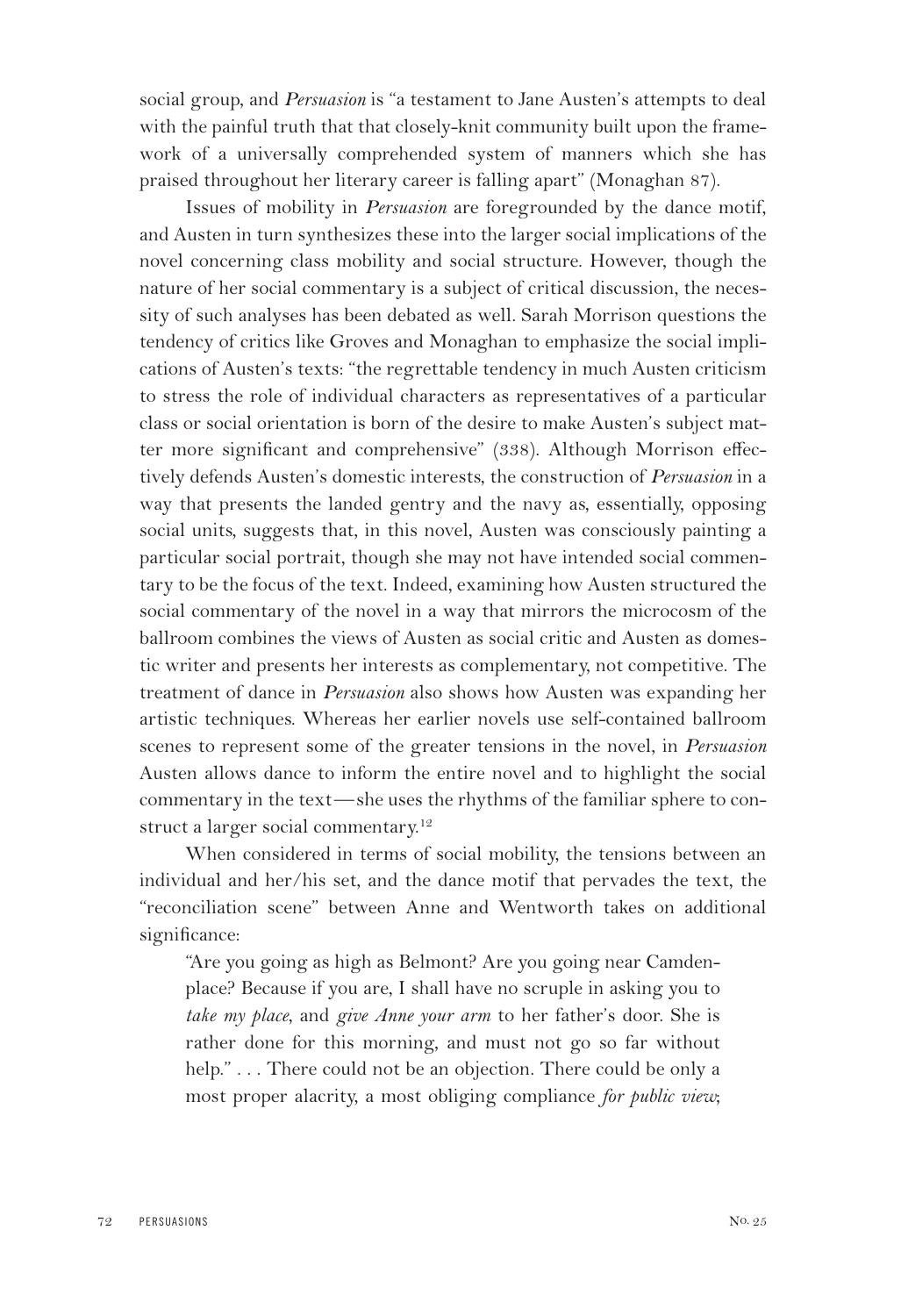and smiles reined in and spirits *dancing* in private rapture. In half a minute, Charles was *at the bottom* of Union-street again, and the other two *proceeding together*. (240, emphases mine)

The italicized phrases highlight the dance imagery. At this moment, in the appropriately named "Union-Street," Wentworth is finally able to take the place beside Anne that he has been pursuing throughout the novel, and the consensual physical contact in this scene foreshadows their impending sexual union. The publicity of the walk is also significant because it corresponds to the publicity of dancing together at a ball—Anne and Wentworth are wordlessly announcing their engagement. In addition, Charles moves to "the bottom" of the street, just as he would move to the bottom of the dance set after changing partners, and Anne and Wentworth continue on together. Social mobility is implicated as well, as the scene literally shows Anne passing from Charles Musgrove, who is part of the landed gentry's circle, to Wentworth, who represents the new circle she will enter. The facility with which Anne moves from Charles to Wentworth and Austen's decision to set this scene on a crowded street amidst a variety of people not only reinforces the importance of increasing social mobility to *Persuasion*, but also allows Austen to present a final commentary on the importance of individual desires over set-based social structures as Anne and Wentworth "slowly paced the gradual ascent, heedless of every group around them" (240).

The rhythms of the country-dance, familiar to Austen, her characters, and her contemporary readers, are subtly woven through *Persuasion*. In this novel, Austen appears to be more concerned with the elements of the dances themselves—i.e., the movement of physical bodies, individual mobility, and the nature of closed and structured sets—than with the social situation of the ballroom. Anne and Wentworth's relationship develops quietly amidst the chaos of others' lives—it is not a centralized spectacle—and hence publicizing their courtship in a ballroom scene would be inappropriate. Instead, the dance motif underlies and illuminates the novel's social commentary, gracefully moving the characters through social situations while testing the limits of their mobility. Removing her trademark ballroom scenes, Austen concentrates on the nature of the dance itself and lets its character inform her novel, which moves like the kaleidoscopic patterns of a country-dance.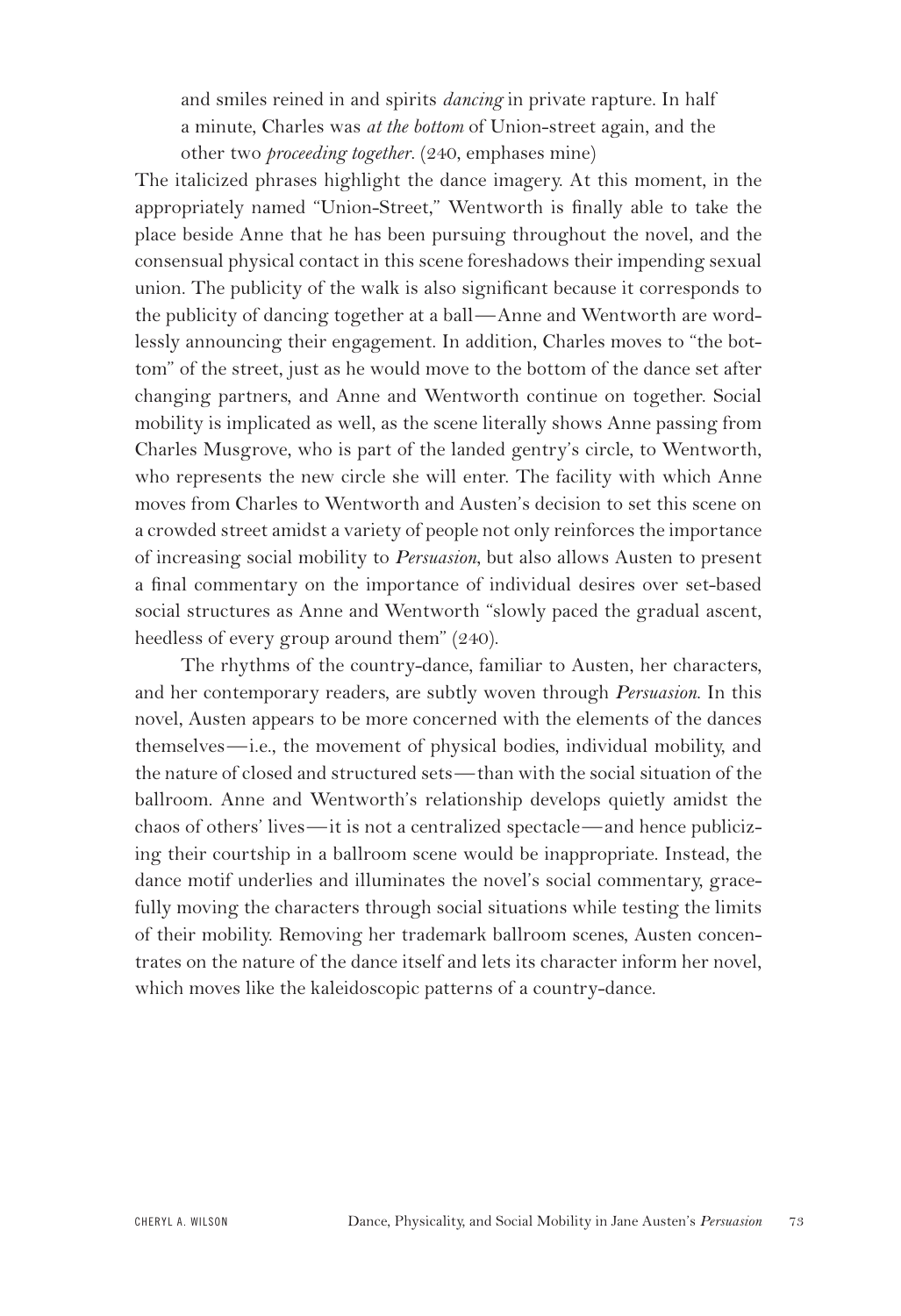## **NOTES**

1. The lack of dance and ballroom scenes in *Persuasion* is just one of the features that cause *Persuasion* to be identified as different from Austen's other novels. See Mary Bonwick, "Sisterhood and Sibling Rivalry in *Persuasion*"; Charles J. Rzepka, "Making it in a Brave New World: Marriage, Profession, and Anti-Romantic ekstasis in Austen's *Persuasion*"; and Joshua J. Masters, "The Reversal of Gender Roles in *Persuasion*."

2. The name "country-dance" does not have rustic associations, but is a translation of the French "Contredanse," so named because men and women lined up across from one another (Wood 92; "Country Dance" 255).

3. The square form evolved in the late seventeenth and early eighteenth centuries when the French adapted English country-dances to suit their dancing spaces, which were generally smaller and more square than the long English rooms (Wood 93).

4. Longways dances were progressive dances for "as many as will" in which men and women stood opposite one another in two lines and couples danced up and down the line.

5. The cotillion and quadrille were very similar; consequently, though the quadrille was "officially" introduced to London society in 1815, the terms "quadrille" and "cotillion" were used interchangeably for some time: "as late as 1840 the quadrille was still erroneously referred to as the *cotillion*, even though the older *cotillion-*form had passed out of fashion" ("Cotillon" 253). For the purposes of this paper, I will use "cotillion" to refer to the square dances on which the discussion is focused and "quadrille" to denote the nineteenth-century square dance that descended from the cotillion. "Country-dance" will be used in its most general definition to refer to all kinds of Regency social dance, and "longways dance" will signify line dances.

6. For a critical analysis of the relationship between *Persuasion* and the nineteenth-century novel, see Joanne Wilkes, "'Song of the Dying Swan'?: The Nineteenth-Century Response to *Persuasion*."

7. Although many couples could "stand up" for a cotillion, only four danced at a time.

8. This passage is quoted in full on pages 72–73.

9. In *Bodies That Matter*, Judith Butler undertakes an extensive discussion of the relationship between bodies and language. One aspect of this relationship, she argues, is a form of displacement: "Insofar as language might be understood to emerge from the materiality of bodily life, that is, as the reiteration and extension of a material set of relations, language is a substitute satisfaction, a primary act of displacement and condensation" (69).

10. I use the terms "set" and "circle" interchangeably, as Austen does, to denote a group of individuals characterized by a particular feature. In *Persuasion*, the primary basis for distinguishing between the sets is social standing—most of the characters are members of either the navy or the landed gentry.

11. For a more extensive discussion see Andrew Miles, *Social Mobility in Nineteenth- and Early Twentieth-Century England*.

12. For example, Marianne and Willoughby's refusal to dance with anyone else in *Sense and Sensibility* is a negative comment on the exclusiveness and intensity of their quickly formed relationship. Likewise, Elizabeth and Darcy's tenuous navigation of emotional and physical spaces while dancing together establishes the pattern that their relationship will follow.

I am extremely grateful to Maria Frawley for her support and valuable feedback on this essay.